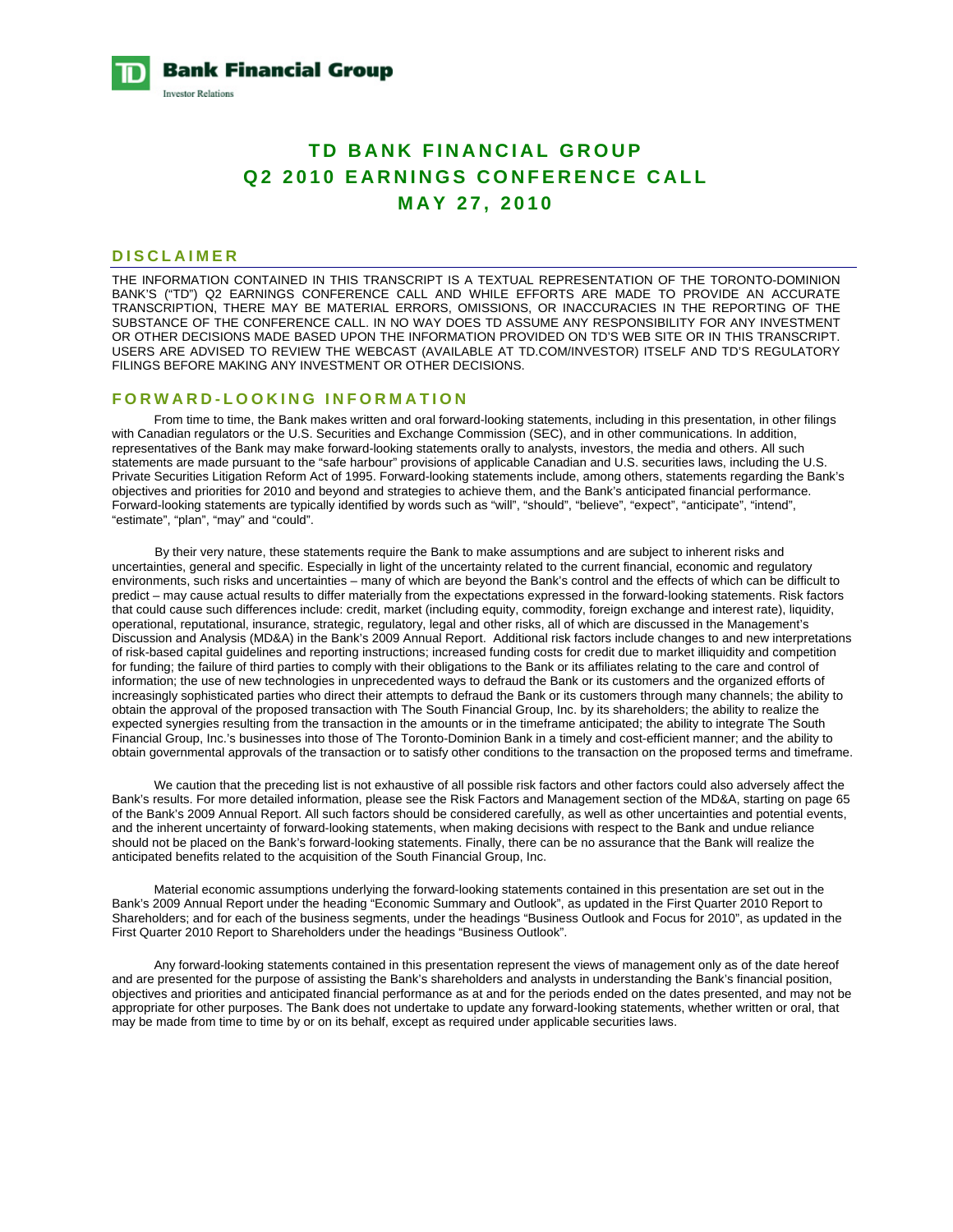

# **ADDITIONAL INFORMATION**

 The proposed merger transaction involving The Toronto-Dominion Bank and The South Financial Group, Inc. will be submitted to The South Financial Group, Inc.'s shareholders for their consideration. Shareholders are encouraged to read the proxy statement/prospectus regarding the proposed transaction when it becomes available because it will contain important information. Shareholders will be able to obtain a free copy of the proxy statement/prospectus, as well as other filings containing information about The Toronto-Dominion Bank and The South Financial Group, Inc., without charge, at the SEC's internet site (http://www.sec.gov). Copies of the proxy statement/prospectus and the filings with the SEC that will be incorporated by reference in the proxy statement/prospectus can also be obtained, when available, without charge, by directing a request to The Toronto-Dominion Bank, 15th floor, 66 Wellington Street West, Toronto, ON M5K 1A2, Attention: Investor Relations, 1-866-486-4826, or to The South Financial Group, Inc., Investor Relations, 104 South Main Street Poinsett Plaza, 6th Floor, Greenville, South Carolina 29601, 1-888-592-3001.

 The Toronto-Dominion Bank, The South Financial Group, Inc., their respective directors and executive officers and other persons may be deemed to be participants in the solicitation of proxies in respect of the proposed transaction. Information regarding The Toronto-Dominion Bank's directors and executive officers is available in its Annual Report on Form 40-F for the year ended October 31, 2009, which was filed with the Securities and Exchange Commission on December 03, 2009, and in its notice of annual meeting and proxy circular for its most recent annual meeting, which was filed with the Securities and Exchange Commission on February 25, 2010. Information regarding The South Financial Group, Inc.'s directors and executive officers is available in The South Financial Group, Inc.'s proxy statement for its most recent annual meeting, which was filed with the Securities and Exchange Commission on April 07, 2010. Other information regarding the participants in the proxy solicitation and a description of their direct and indirect interests, by security holdings or otherwise, will be contained in the proxy statement/prospectus and other relevant materials to be filed with the SEC when they become available.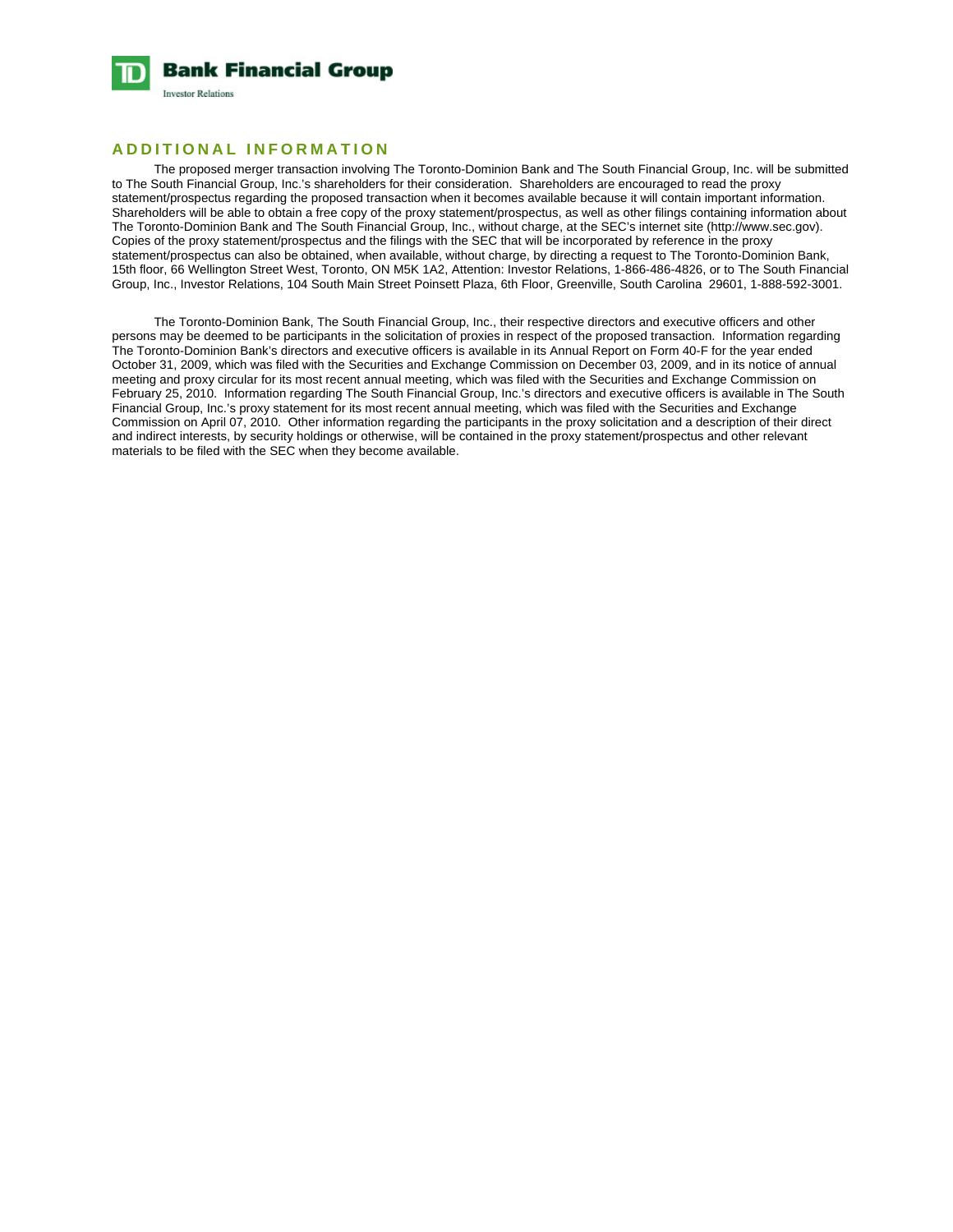

# **CORPORATE PARTICIPANTS**

**Rudy Sankovic**  *Toronto-Dominion Bank - IR*  **Ed Clark** 

*Toronto-Dominion Bank - President and CEO* 

**Colleen Johnston**  *Toronto-Dominion Bank - Chief Financial Officer* 

**Mark Chauvin**  *Toronto-Dominion Bank - Chief Risk Officer* 

**Bharat Masrani**  *Toronto-Dominion Bank - Group Head, U.S. Personal and Commercial Banking* 

**Tim Hockey**  *Toronto-Dominion Bank - Group Head Canadian Banking* 

**Bob Dorrance**  *Toronto-Dominion Bank - Group Head Wholesale Banking* 

# **CONFERENCE CALL PARTICIPANTS**

**Michael Goldberg**  *Desjardins Securities* 

**John Reucassel**  *BMO Capital Markets - Analyst* 

**Ohad Lederer**  *Veritas Investment Research - Analyst* 

**Brad Smith**  *Stone Cap Securities - Analyst* 

**Robert Sedran**  *CIBC World Markets - Analyst* 

**Andre-Phillippe Hardy**  *RBC Capital Markets - Analyst* 

**Cheryl Pate**  *Morgan Stanley - Analyst* 

**Darko Mihelic**  *Cormark Securities - Analyst* 

**Sumit Malhotra**  *Macquarie Capital - Analyst* 

**Mario Mendonca**  *Canaccord Genuity - Analyst* 

**Peter Routledge**  *National Bank Financial - Analyst*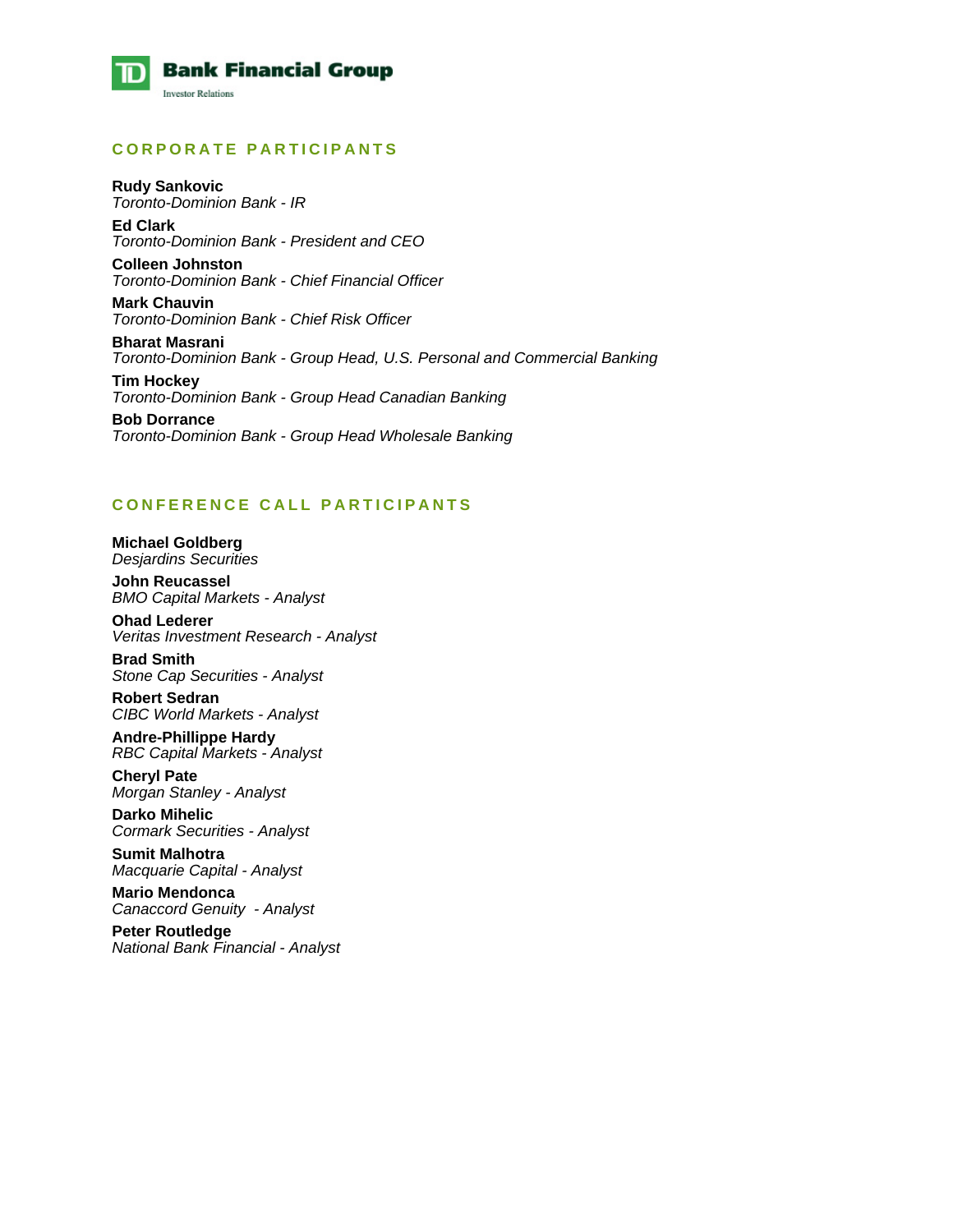

# **PRESENTATION**

#### **Rudy Sankovic** *- Toronto-Dominion Bank - SVP, Investor Relations*

Good afternoon and welcome to the TD Bank Financial Group Second Quarter 2010 Investor Presentation. My name is Rudy Sankovic and I'm the Head of Investor Relations for the Bank. We'll begin today's presentation with strategic remarks from Ed Clark, the Bank's CEO, after which Colleen Johnston, the Bank's CFO, will present our second quarter operating results. Mark Chauvin, our Chief Risk Officer will then offer comments on credit quality. After that, we'll entertain questions from those present in the room and from pre-qualified analysts and investors on the phone.

Also present today to answer your questions are Bob Dorrance, Group Head Wholesale Banking, Bernie Dorval, Group Head of Insurance, Bill Hatanaka, Group Head Wealth Management, Tim Hockey, Group Head Canadian banking and Bharat Masrani, Group Head US P&C Banking. As in the past, we're trying to keep the call to about an hour; and Ed, Colleen, and Mark's remarks will be about half of that time and the reminder will be for Q&A.

Please turn to slide two to go over the legal comments. At this time, I would like to caution our listeners by stating the following on behalf of those speaking today. We know that this presentation contains forwardlooking statements and that there are risks that actual results could differ materially from what is discussed. Any forward-looking statements contained in this presentation represent the views of Management only as of the date hereof and are presented for purposes of assisting the Bank shareholders and analysts in understanding the banks financial position, objectives, and priorities, and anticipated financial performance as that and for the periods ended on the dates presented and may not be appropriate for any other purposes.

Certain material factors or assumptions were applied in making these forward-looking statements. For additional information on these material factors and assumptions that could cause actual results to differ please see our Q2 2010 MD&A and 2009 Annual Report, which can be found on our website at TD.com. We also refer you to our press release regarding our agreement to acquire the South Financial Group, Inc as well as TD's and South Financial's filings with the SEC. Also, parts of this presentation relating to the South Financial transaction will be addressed in the prospectus and proxy statement to be filed with the SEC. We urge you to read it when it becomes available as it will contain important information. Information about the particulars in the solicitation is also contained in our annual report and the proxy circular filed with the SEC and in South Financial's proxy statement for its annual meeting filed with the SEC.

With that, I will turn it over to Ed Clark.

#### **Ed Clark** *- Toronto-Dominion Bank - President and CEO*

Thanks, Rudy and thank you all for joining us this afternoon. Colleen is going to be up shortly to discuss our second quarter results in detail, but I'm going to start by sharing my thoughts on our performance this quarter and then give you a sense of where we feel things are headed for the rest of the year.

Well, we had another unbelievably strong quarter, adjusted earnings were up over -- were CAD\$1.2 billion, but they were up 21% from last year. Our earnings per share growth was 19% and would have been higher, if not there had been a significant rise in the Canadian dollar. All of our businesses performed exceptionally well with strong double digit growth delivered by every segment. Our earnings were negatively impacted by our corporate segment. You'll recall in the first quarter that our corporate segment results were actually better than our expectations, and for the first half of 2010, our results in this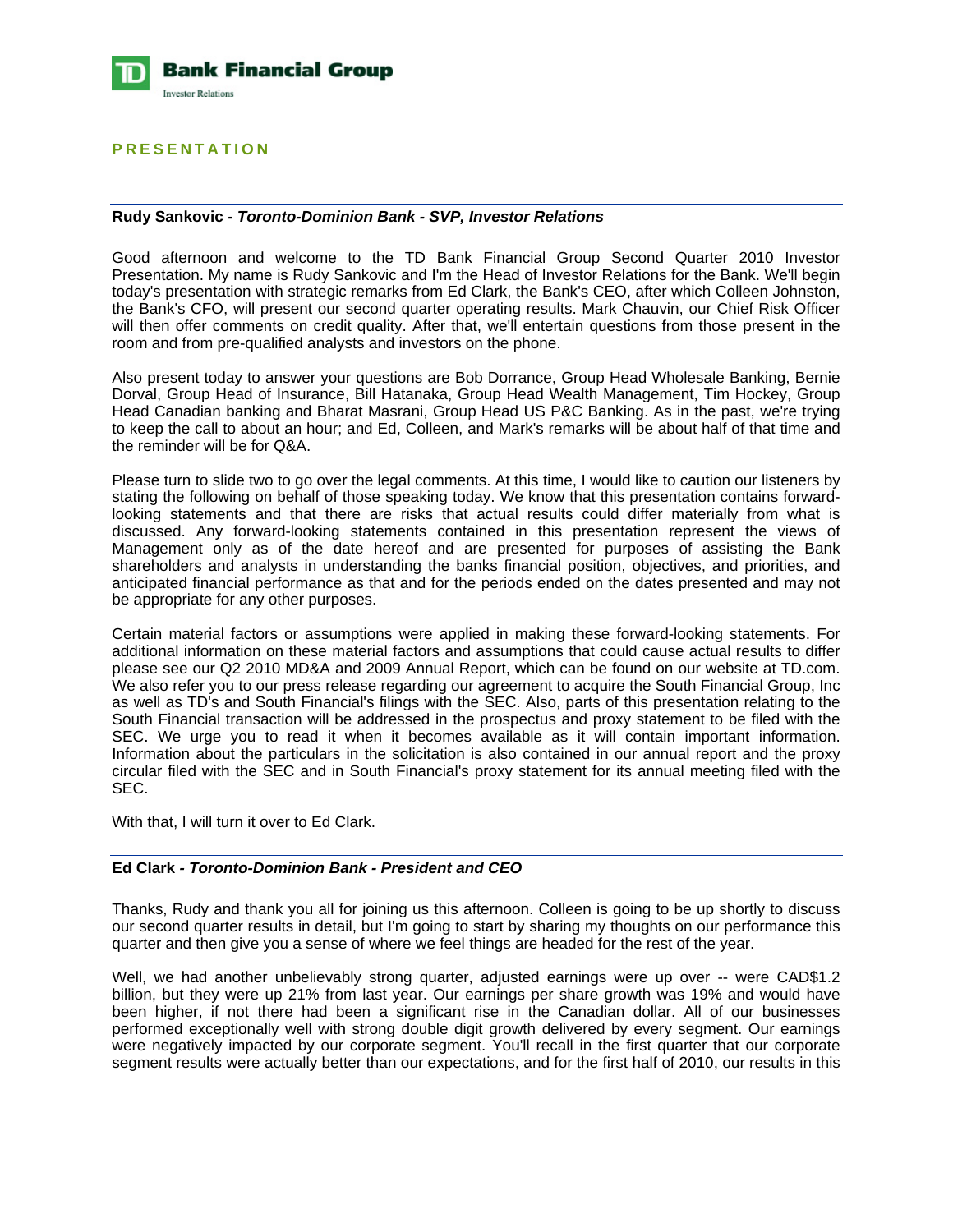

segment are about in line with what we would expect. Colleen is going to go into this in a few minutes in more detail.

Our performance was clearly fueled by record earnings in TD Canada Trust, where they delivered earnings growth of 29%. The strong housing market in Canada continued to sustain our volumes in real estate secured lending and the improving economy benefited our growing business bank. Our Wealth Management business saw earnings rise 42%. The story here is the steady improvement in equity markets which is also helping our asset gathering and sales of long term mutual funds. We're also seeing improved net interest margin. Wholesale earnings are starting to normalize, but still rose 27% from a year ago. All of our wholesale businesses performed well in a relatively stable market, even though earnings are down quarter-over-quarter as we made the predicted return to more normal markets.

Turning to TD Bank, America's Most Convenient Bank. Our performance was very strong and saw adjusted earnings growth of 45% on a US dollar basis. Now, the major story here is that the credit cycle in the United States seems to be improving faster than we expected. PCLs have moved below first quarter levels and impaired loan formations were stable. We remain pleased with the underlying fundamentals of our business. Margins have improved, loan and deposit volumes continue to trend up, and we continue to invest for the future, which included the opening of 11 new stores this quarter.

Our balance sheet remains very strong. The Tier 1 capital ratio hit a high of 12% and risk weighted assets remain stable. This was also a very active quarter for TD on the mergers and acquisition front with two announcements in the last six weeks. First, we acquired Riverside, First Federal, and American First in Florida with the assistance of the Federal Deposit Insurance Corporation. This transaction expanded our existing presence in the rapidly growing and deposit rich Florida market. Since we announced this transaction, we've had further opportunities to tour the locations and we're feeling even better about what we see. We're particularly impressed with the strength of employees that we acquired in these transactions. There is lots of potential in these great stores.

We also said we would look at small unassisted deals where the risks are understandable and manageable. The offer to buy the South Financial Group that we announced after the quarter ended is exactly that kind of transaction. South Financial lets us bolster our presence in the Florida market even more. We also get a strong franchise in the Carolinas. More importantly, we acquire the management talent to drive our growth in the southern United States. This deal is subject to approval by the regulators and the South Financial shareholders and is expected to close in TD's third quarter of 2010 promptly following receipt of those approvals. We believe that this will prove to be an excellent deal for us. It is a high IRR and will be accretive to our US strategy. We've got a great opportunity here to introduce our retail and commercial banking model throughout South Financial's footprint. We've also done extensive due diligence with the company's management team and feel very comfortable with how we mark the book.

So what are we going to have after all these deals close? We'll be a top 10 player in Florida with \$7.5 billion in deposits and 169 stores, and South Carolina will be a top five player with 83 stores and \$5.5 billion in deposits. We'll have added established commercial banking assets, a solid network of stores and attractive to growing markets, and excellent risk managers who will be part of the growth story going forward.

In terms of our outlook it's clear that we performed extremely well through the recovery in a tough business environment. On the economic front, everybody is trying to figure out where the world is going. On the one hand, the employment picture, GDP growth, the improvement in credit markets are all encouraging signs on both sides of the border. On the other hand, there are significant concerns about several European governments and their banking systems. We're not worried about sovereign risk per se as we have nominal credit exposure to Greece and Portugal and our exposure to other weaker European countries is manageable. More worrying is the potential domino effect that European problems could have on the United States, which could in turn impact Canada's economy. This means that economic growth may slow down and interest rates could stay low for a longer period of time. That could hurt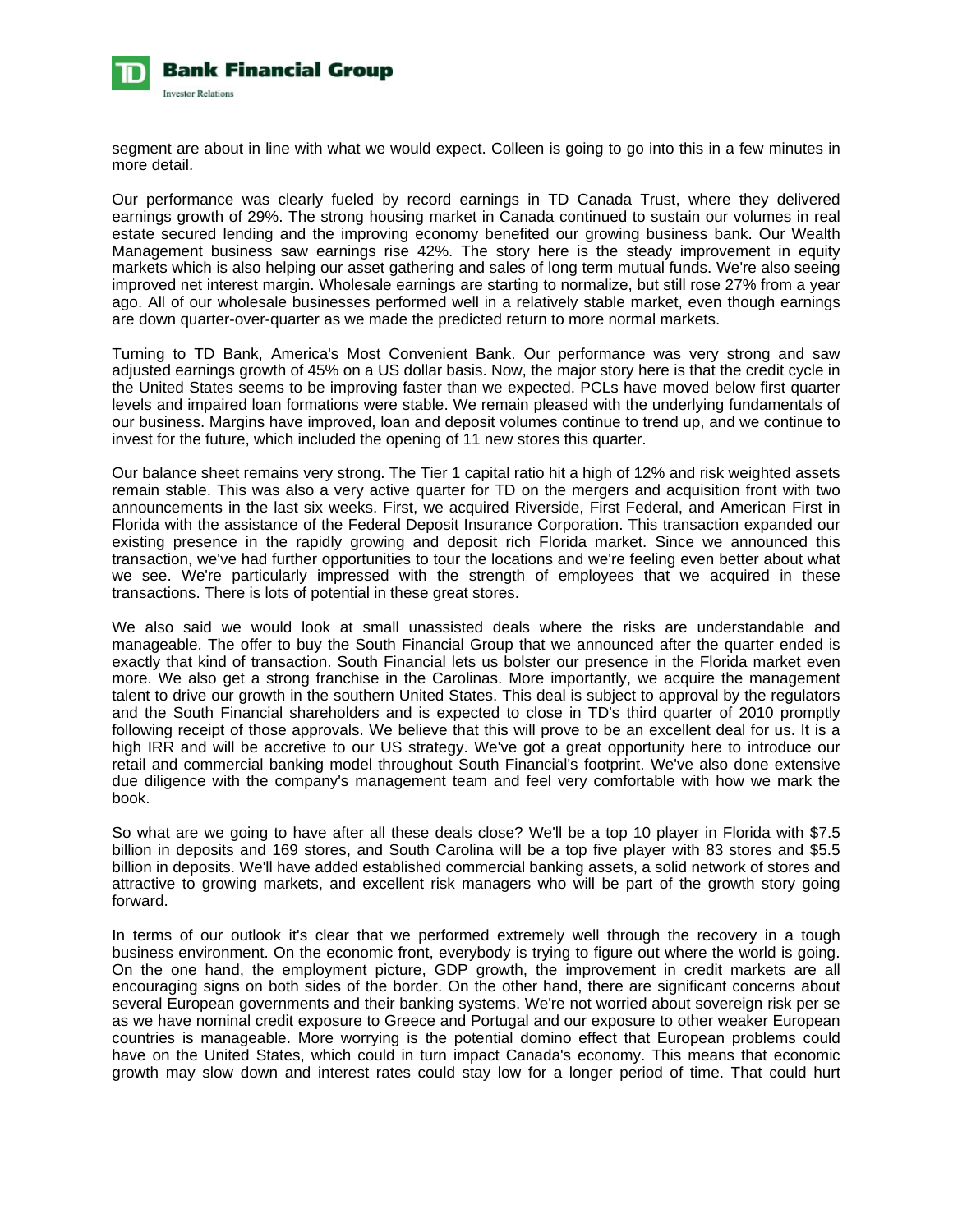

volume growth and deposit spreads. At the moment, I believe that the net balance of more positive US performance and the potential negative of a drag of Europe on Canada and the United States is overall a more positive economic outlook than we had last quarter.

The second big unknown in the world is capital reform. I don't think anyone really knows where the rules are going. Central bankers and policy makers are now more focused on sovereign credit and lost economic growth. On the other hand at least publicly, they want reform to proceed. Our capital levels remain very strong, leaving, us well-positioned to address global capital reform as it emerges.

So with that let me wrap up. I think TD has delivered exceptional results in the first half of the year and I'm quite optimistic about our future. Our Canadian Personal and Commercial businesses continue their outstanding performance and we continue to expect strong, but more moderate growth in the future. Wealth earnings are rebounding in line with the stronger direction of the capital markets, with the big risk being a fall off in equity prices and continued low interest rates. Our wholesale business is stronger than ever with what we believe is the operating model of the future and on path to more normalized, but sustainable earning levels. Our US retail bank continues to move forward with strong organic growth and stabilizing PCLs, while facing the headwinds of US regulatory changes. Clearly, there's lots of moving pieces to the United States today and it's too early to conclude how it will ultimately all play out. The only certainty is Reg E which we are working on carefully. I'm confident that we will continue to perform well for the balance of the year and into 2011.

Now, let me hand it over to Colleen.

# **Colleen Johnston** *- Toronto-Dominion Bank - Chief Financial Officer*

Thanks, Ed, and good afternoon.

Q2 2010 Highlights. Total Bank adjusted net income of C\$1.2 billion, up 21% from Q2 of '09 and down 14% from our record Q1. Adjusted diluted earnings per share for the quarter C\$1.36, up 19% from last year and down 15% from last quarter. The key takeaway from this quarter is improving credit performance, with PCL at its lowest level in six quarters across all of our businesses. In addition, our gross impaired formations were also at their lowest levels since Q4 of 2008.

Total adjusted retail earnings: another new record, almost C\$1.2 billion up 27% from a year ago and 8% over last quarter, despite a stronger Canadian dollar. All of our retail businesses posted double digit earnings growth versus last year with TD Canada Trust delivering yet another record quarter. Wholesale: a strong quarter with net income of C\$220 million up 27% over last year, but down 41% from last quarter's record. The corporate segment loss increased by C\$79 million versus last year. Tier 1 capital ratio 12%, up 50 basis points from last quarter, mainly due to retained earnings growth.

Please turn to slide five. Reported net income of C\$1.176 billion or C\$1.30 per share. Adjusted net income of C\$1. 234 billion or C\$1.36 per share -- difference between reported and adjusted results due to four items of note. These are all items you've seen before. It's notable that we had a general allowance release due to improving credit metrics across all of our Canadian businesses. This is the first release since the fourth quarter of 2007 when we released CA\$39 million after-tax.

Please turn to slide six. Canadian, Personal and Commercial Bank: Net income of C\$761 million, yet another record, up 29% from last year and 6% from last quarter. Customer satisfaction was at the highest level we've ever seen in this business. We continue to see great operating leverage year-over-year. Highlights -- Revenue was up 11% over last year due to strong volume growth across most banking products. Strong real estate secured lending growth continued as a result of the sustained low interest rate environment, although at a slower rate than we noted in previous quarters. Personal lending continued to show steady growth while business loan volumes started to pick up in Q2. Volumes were particularly strong in core and business deposits. Compared to last year, total lending for TDCT grew by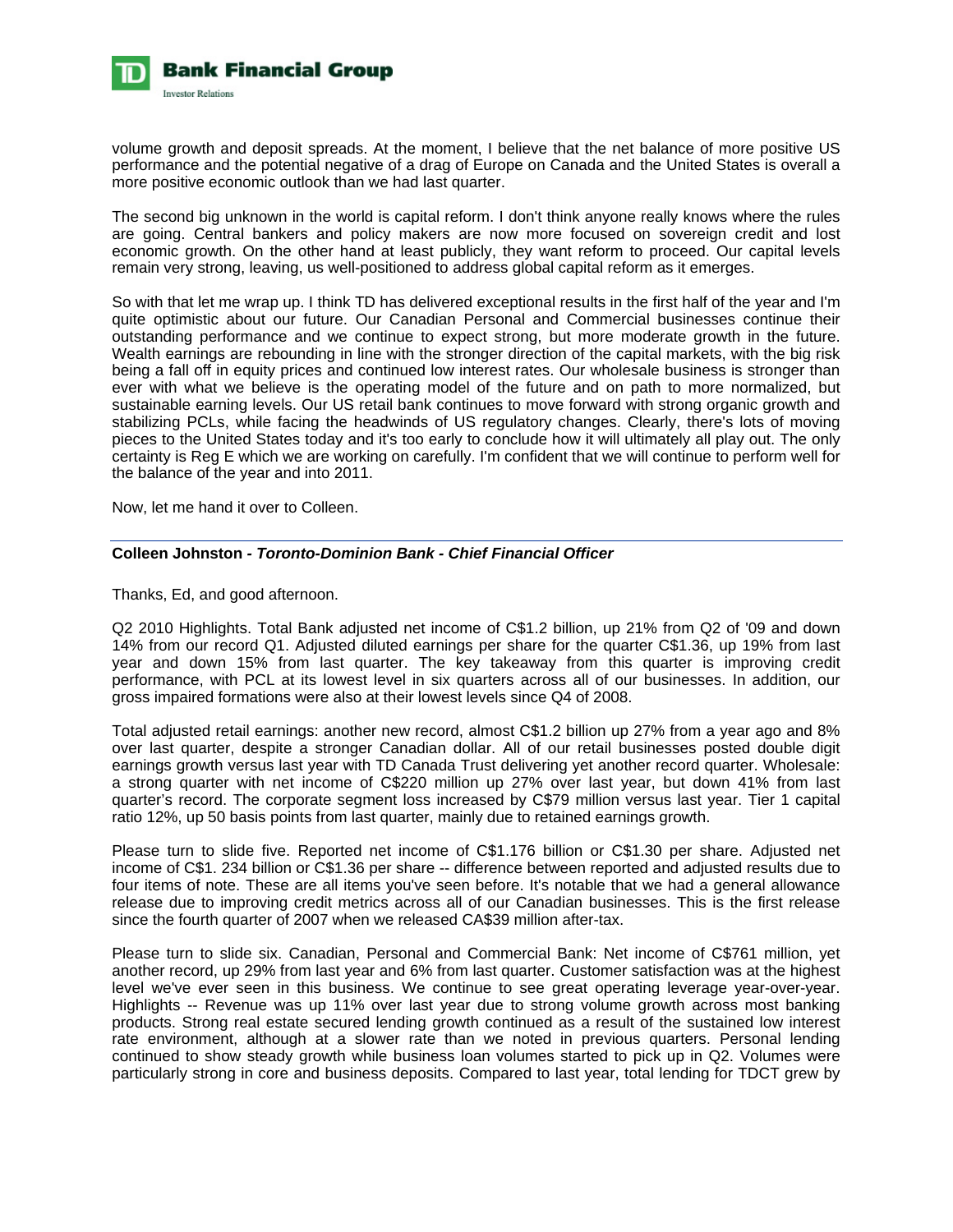

12%, with personal up 13% and business up 5%. TDCT deposits grew 6% with core banking growth of 22% and business deposit growth of 15%.

For the quarter revenues decreased 1% sequentially, largely due to lower net interest income because of lower number of days in the quarter partly offset by volume growth and the home equity line of credit repricing. Insurance revenues were up from last quarter as a result of market share growth and strengthening fundamentals which bodes well for the upcoming quarters and next year. Provision for credit losses: C\$256 million, down 10% from last year and 19% from last quarter, mainly due to widespread improvements in personal credit quality. Business banking loan losses were CA\$26 million this quarter, very low and flat to last year. We think that this late in the cycle, it is unlikely for a new large commercial losses to occur.

Expenses up 4% from last year primarily driven by higher employee compensation, increased investment in strategic enterprise initiatives, technology related items, and non-credit losses. Expenses were down 1% sequentially. Compared to last year, margin was down 2 basis points at 2.92% as higher margins in real estate secured lending were partially offset by margin compression and deposits. Although rising rates will benefit deposit margins, a competitive pricing environment will put both lending and deposit margins under pressure and will lead to more moderate revenue growth. Overall, an exceptional quarter for TD Canada Trust.

Please turn to slide seven. Global Wealth Management, which excludes TD Ameritrade, net income of C\$111 million, up 42% from last year and up 10% sequentially. We have seen improving performance in this business for five straight quarters. Higher earnings were driven by higher asset levels, strong trading activity, and margin improvement. Revenue of C\$612 million was up 16% from last year and up 4% from last quarter. The year-over-year increase was due to strong growth in the advice-based and mutual fund businesses, higher trading volumes, and improved net interest margin. Expenses were up 9% over last year, mainly due to higher variable compensation, mutual fund trailer fees, and higher infrastructure investment to support business growth, partially offset by lower expenses in the US wealth business. Expenses were up 1% compared to last quarter. TD Ameritrade contributed C\$56 million to TD this quarter, up 17% from last year and up 30% from last quarter. The year-over-year increase was primarily due to higher core earnings at TD Ameritrade, partly offset by the impact of a stronger Canadian dollar. On the whole, a very good performance from Wealth.

Please turn to slide eight. The US Personal and Commercial Bank. In US dollars, adjusted net income \$241 million for the quarter, up 45% from last year and up 12% sequentially. The FDIC-assisted Florida acquisitions we announced in the middle of April did not have a material impact on earnings and average volumes in Q2 of 2010. The US Personal and Commercial segment had a stronger performance in a challenging environment and in an uncertain regulatory environment. Revenues over \$1.1 billion up 11% compared to last year due to the combined deposit fee structure introduced in connection with the Commerce conversion and integration and overall improving product mix. These fees are expected to decline as a result of new regulations to be implemented later this year, but we believe that this impact will be more than offset by declines in PCLs as the credit cycle improves.

Revenues up 5% compared to last quarter, mainly due to higher NII. In terms of volume growth we continue to see good deposit growth. Total deposits were up 6% versus last year and up 4% versus last quarter. Lending volumes were up slightly versus last quarter, but up 4% compared to last year which compares with declining lending volumes for US peer banks. Expenses were up 10% year-over-year due to new stores, continued investment in our core platform post-integration, higher FDIC premiums and increased expenses due to the current credit environment. We opened 11 new stores this quarter and acquired 69 stores with the FDIC-assisted Florida acquisitions announced in April. Compared to last quarter expenses were up 3% mainly due to higher FDIC premiums and advertising related spend. Expenses are expected to remain at elevated levels throughout the year.

Provision for credit losses, down 37% compared to last year and down 15% sequentially. Excluding provisions recorded on debt securities that are classified as loans, PCL for the quarter was \$154 million, a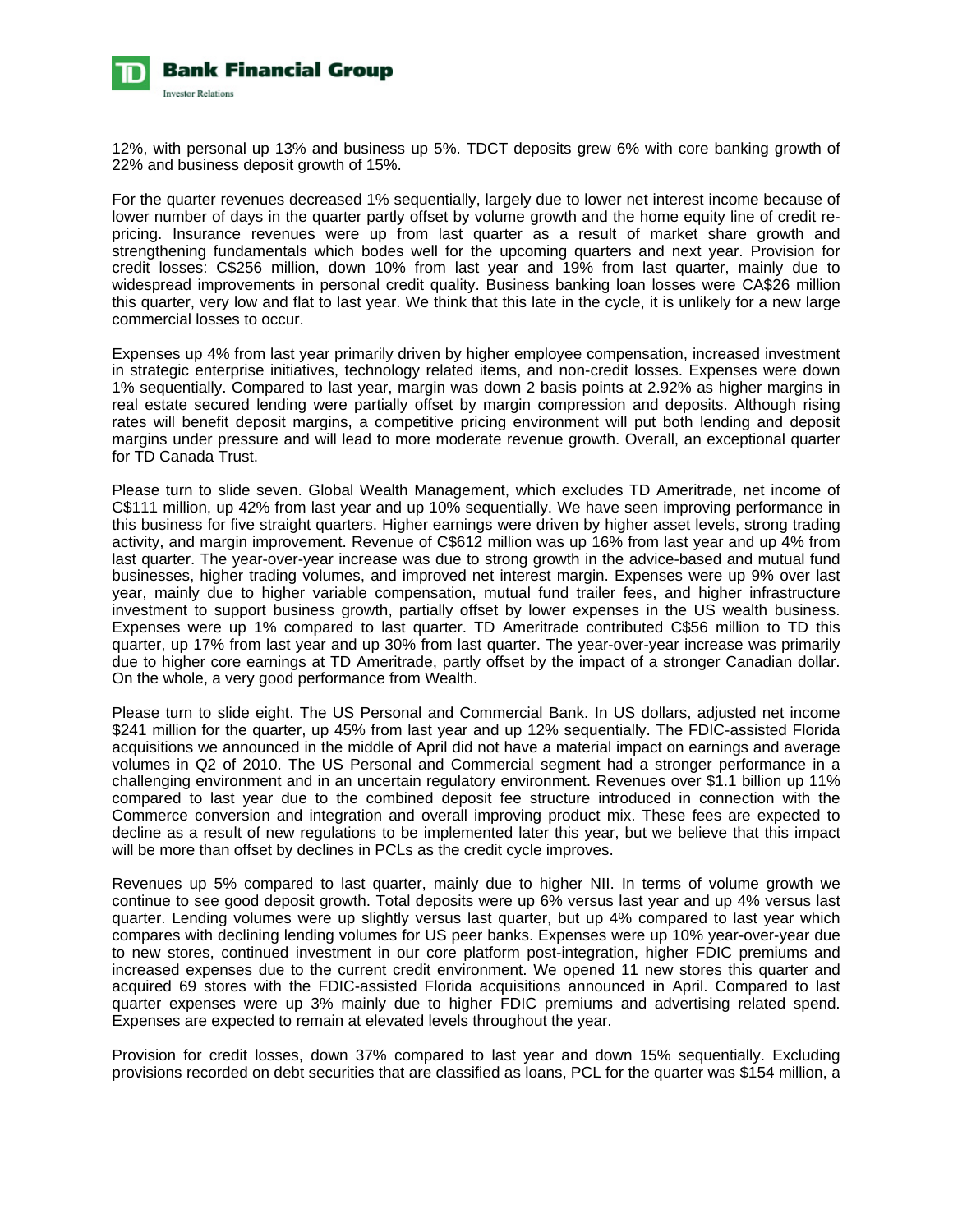

decrease of \$8 million or 5% versus last year. Mark will talk more about this shortly, but we are seeing signs of stabilization in the credit environment. Margin was up 18 basis points versus last quarter mainly due to improved deposit mix, higher average commercial loan spreads and higher investment yields. On the whole, a very good performance in the US Personal and Commercial bank given market conditions.

Please turn to slide nine, Wholesale. Net income of C\$220 million down 41% from a record Q1, but up 27% year-over-year. As expected wholesale earnings started to normalize this quarter, with the exception of equity trading, our trading revenues declined versus last quarter for all businesses. Markets were more liquid and less volatile in the quarter resulting in margins narrowing to more traditional levels. Provision for credit losses down 83% year-over-year. PCL for the second quarter last year included specific provisions of C\$47 million. PCL of C\$10 million for the current quarter was mainly our cost of credit protection. Expenses compared to last year, expenses up 4% mainly due to investments in risk and control infrastructure. Overall, another strong quarter for wholesale with a return on invested capital up 29%.

Please turn to slide 10. On an adjusted basis the corporate segment posted a loss of C\$159 million this quarter compared with an C\$80 million loss last year. The higher Q2 loss was attributable to lower securitization gains, unfavorable valuations of securitization exposures, and higher net corporate expenses. As we indicated last quarter, our corporate segment loss of just C\$33 million in Q1 benefited from some positive items. On a year-to-date basis the corporate segment loss was C\$192 million below last year and in line with our expectations.

This quarter's corporate segment loss is higher than the range I suggested last quarter, so let me review it. The corporate segment consists of unallocated corporate support costs, which are control related, some unallocated tax benefits, and various other costs and benefits related to treasury, liquidity, capital and balance sheet management. We have a well defined-set of principles that guide what gets allocated to the segments and what stays in the corporate segment, and those principles have stayed consistent over the years. A few years ago we talked about a range of loss of minus 20 to minus 40. Since that time we've doubled the size of the Bank, which means that most items have grown accordingly and on top of that the low interest rate environment and various liquidity related items have impacted the corporate segment. The corporate segment loss is difficult to predict. Going forward I'd suggest a range of C\$100 million to C\$150 million. Corporate expenses will continue to rise and securitization gains are expected to be lower going forward which will contribute to the higher loss levels.

Please turn to slide 11. With the increased focus on capital in light of the proposed Basel rule changes, I'd like to take a minute to talk about the strength of our capital base. We continue to have a very strong capital position. Our Tier 1 capital ratio was 12% as at Q2, compared to 11.5% last quarter. Tier 1 capital grew this quarter due to strong retained earnings growth, greater share issuance through stock option issuance exercises, and capital management activity such as the sale of certain low rated non-agency CMOs in the US. RWA declined due to foreign exchange partly offset by the impact of the Riverside deal and organic growth. As you know, we hedge our capital ratios for foreign exchange movements.

With that I will turn the presentation over to Mark.

# **Mark Chauvin** *- Toronto-Dominion Bank - Chief Risk Officer*

Thank you, Colleen, and good afternoon, everyone.

Please turn to slide 12. I'll begin my comments with an overview of our performance at a consolidated level, followed by brief highlights for each of our credit portfolios. I should first point out that our gross lending portfolio slide is now available on page 24 of the appendix. Similar to prior quarters, let me remind you that the information provided in this section is presented on a credit portfolio basis versus the financial results, which are presented on a business segment basis. The primary difference is the inclusion of US credit cards in the US credit portfolio. As in the past, we've excluded the impact of the debt securities classified as loans, to provide a clear picture of US credit portfolio performance. I'd also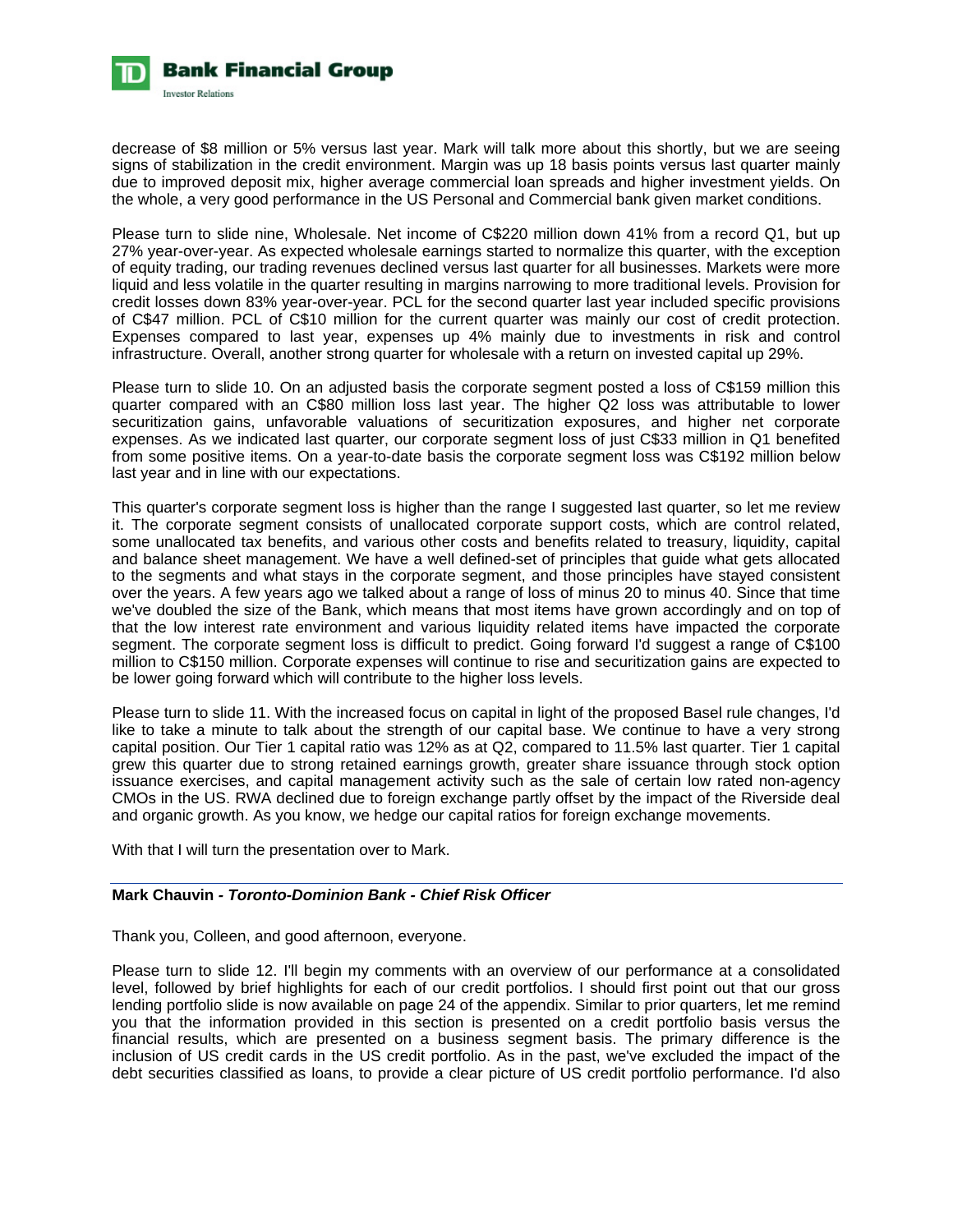

note that the C\$1.9 billion in FDIC-covered loans are not captured in any of the credit metrics included in this credit review.

Turning to loan portfolio quality. Gross impaired loans were down C\$97 million during the portfolio in the second quarter. A stronger Canadian dollar produced a decline in US gross impaired loans. On a US dollar basis, they were flat. New impaired loan formations were down C\$210 million relative to the first quarter and at their lowest level since the fourth quarter 2008. This is considered to represent a leading indicator of future credit performance.

Please turn to slide 13. Turning to provision for credit losses, second quarter PCL performance suggests credit losses have peaked. Total PCL was down C\$90 million or 18% over Q1 in its lowest level since the end of the fourth quarter 2008. Reductions were noted across most portfolios. Improving credit metrics in the Canadian personal, commercial, and the wholesale bank segments resulted in a general allowance release of C\$60 million. We expect a downward trend in PCL to continue.

Please turn to slide 14 for more detailed discussion of portfolio performance. With respect to portfolio performance, I would highlight the following key points. Overall, we are pleased with the performance of our Canadian P&C and Wholesale portfolios. The Personal portfolio is showing continued signs of improvement, while Commercial loans are holding at historically low levels. Our outlook for our US portfolio remains cautious, but optimistic. On balance, results in the US Personal portfolio were positive. Default rates stabilized or improved. Losses were down in the real estate secure portfolio and stable across the balance of the other portfolios.

The US commercial credit portfolio is also showing signs of stabilizing. Both defaults and losses in the Residential Commercial Real Estate portfolio appear to be nearing their peak. Defaults continued to rise in the Non-Residential Commercial Real Estate portfolio, albeit at a slowing pace. Losses showed a nominal upward trend. In the Commercial & Industrial portfolio, defaults remained elevated, but flat relative to Q1 on a US dollar basis. Losses trended up, consistent with the lag effect we expect to see at this stage of the credit cycle. Considering the current environment we are satisfied with our credit performance and expect losses to moderate. Overall, credit performance showed signs of improvement across most portfolios in the second quarter.

Before I conclude I'd like to comment on our exposure to European sovereign debt. We've undertaken a detailed review of our European sovereign positions and we can confirm that TD has nominal credit exposure to Greece and Portugal. Our credit exposure to Ireland, Italy, and Spain is related primarily to the governments and the large global financial institutions, and overall we are comfortable with these exposures and consider them to be manageable.

Now, I'll turn the presentation back to Rudy.

# **Rudy Sankovic** *- Toronto-Dominion Bank - SVP, Investor Relations*

Great. Thank you very much Mark.

That ends our formal comments and we'll move over to the Q&A right now, so we're asking those that are participating in the Q&A portion of the meeting to ask only one question at a time, please.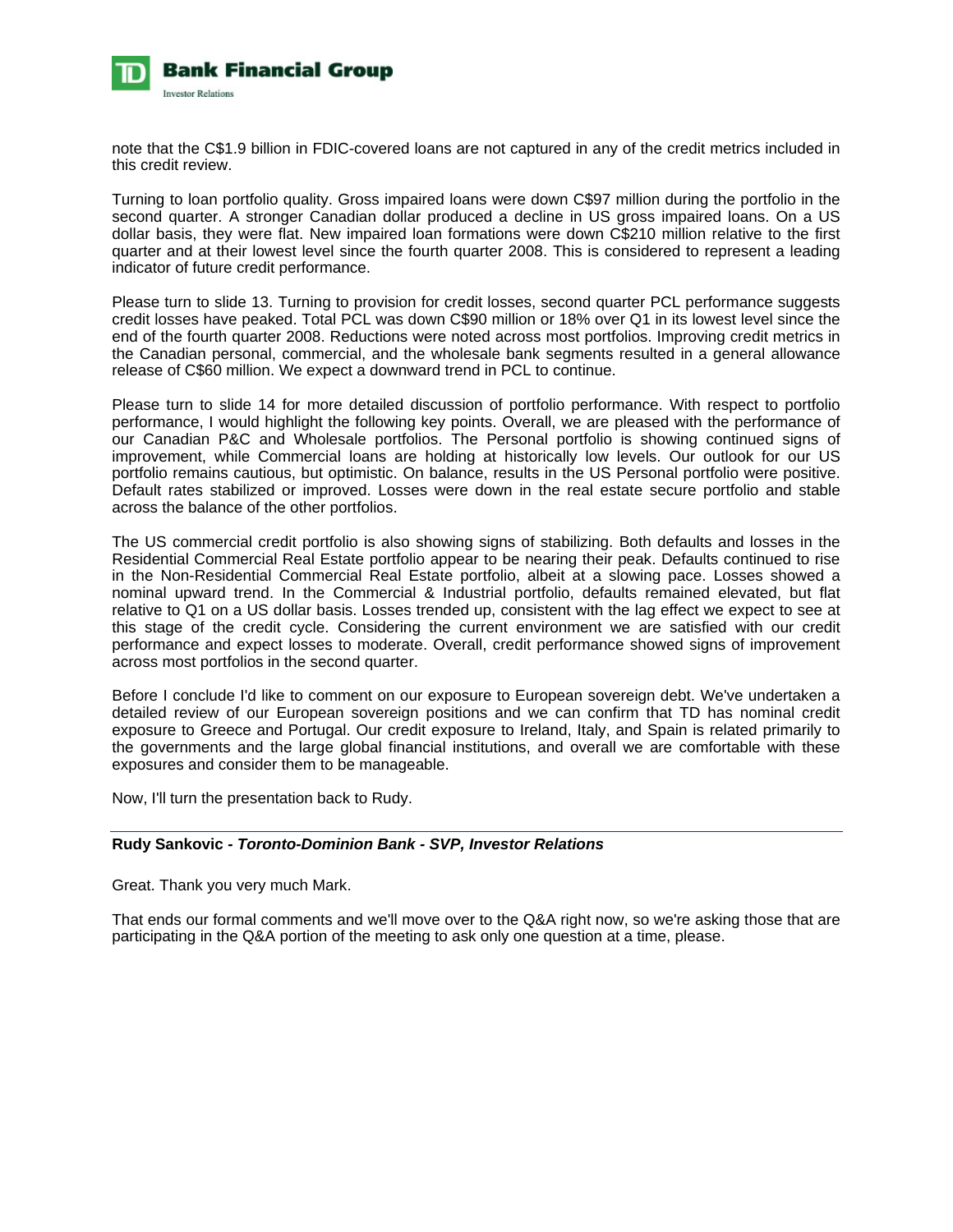

# **QUESTION AND ANSWER**

#### **Rudy Sankovic** *- Toronto-Dominion Bank - SVP, Investor Relations*

For those who will be asking a question, can I ask you to identify your name and firm before asking the questions? Before ending the call today, I will ask Ed for some final remarks, so let's get started and we'll start with the folks in the room first. Any questions from our analysts?

# **Michael Goldberg** *- Desjardins Securities*

Michael Goldberg, Desjardins Securities.

So, you've now got more than C\$800 million of loans that were originally classified as securities classified non-performing. Am I correct in interpreting the hair cut you originally took on valuation represents in effect of phantom allowance against these loans and that's why you don't have any allowance actually taken against them?

And just as a follow-up on that, in the recent FDIC-assisted transactions, what equivalent, call it phantom allowance, was set up on the difference between the acquired loans and the fair value of those loans?

# **Colleen Johnston** *- Toronto-Dominion Bank - Chief Financial Officer*

Why don't I start, Michael.

So on the debt securities, the fact we have impaireds and they've grown, what that suggests is that some of those securities, the losses will exceed our original credit marks when we did the deals, so you're right we essentially had a built-in allowance. Having said that we did set up the general allowance last year, so when we reclassified from debt securities into loans we set up the GA on a retroactive basis; and we definitely have an adequate GA now against the entire portfolio, so you may continue to see those impaireds rise. That's in fact expected, but we are fully covered in terms of the original marks as well as general allowance that we have set up, hence you don't really see any movement in the provision.

Your second question related to the Riverside deal. The additional credit marks were about C\$300 million.

#### **Michael Goldberg** *- Desjardins Securities*

Thank you.

**Rudy Sankovic -** *Toronto-Dominion Bank - SVP, Investor Relations* 

Next question, please?

# **John Reucassel** *- BMO Capital Markets - Analyst*

John Reucassel from BMO Capital Markets.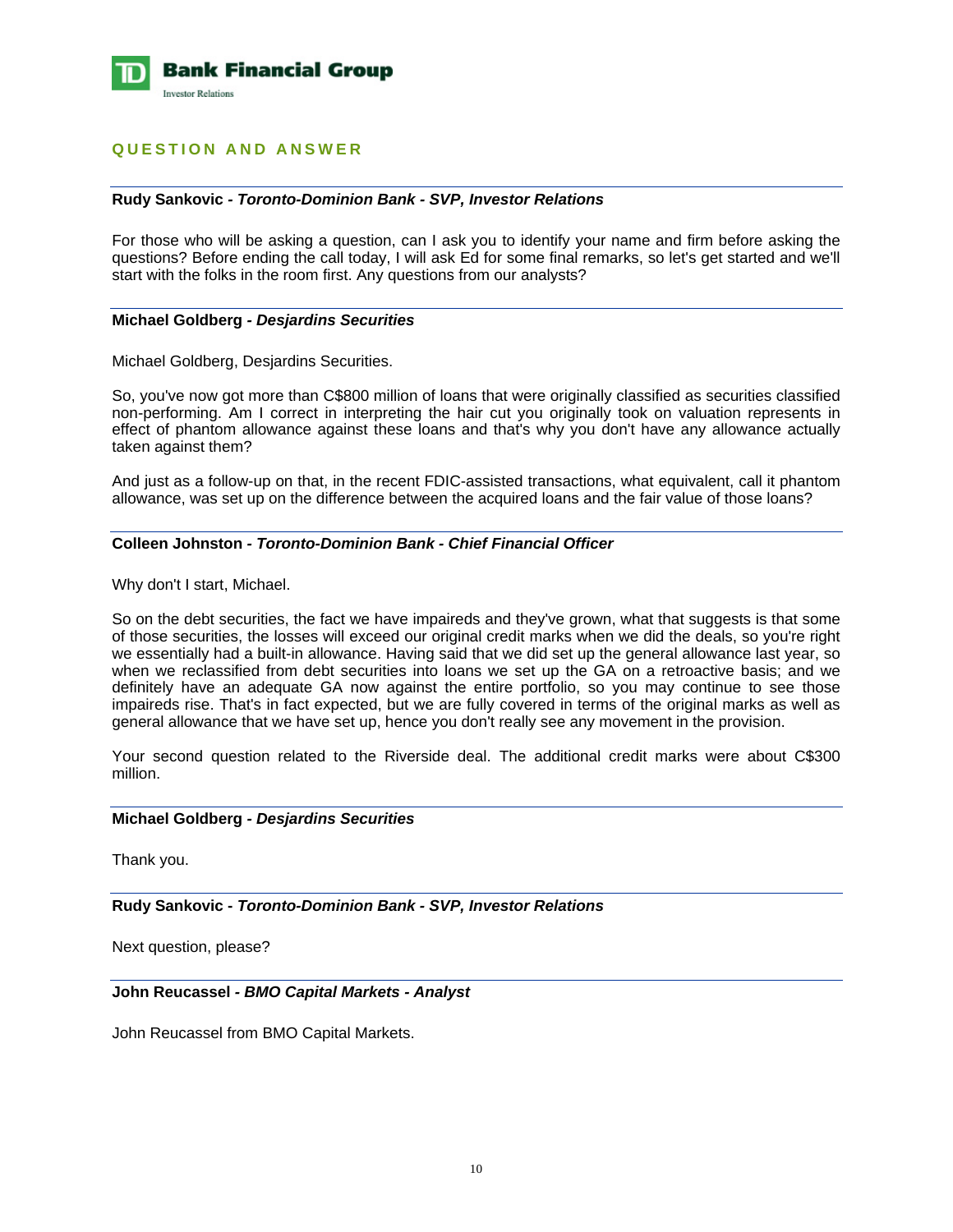

I guess since I'm limited one question, Bharat, I'll ask you, and Ed. The earnings number out of US Bank looked quite high, so can you talk about the sustainability of the earnings number, the impact of Reg E on your non-interest income. I assume that has to come down but I don't know if that's true.

Then Ed if you could make comments about -- we now have Financial Services reform in the United States. Despite your best efforts to build a good bank down there, they seem to be throwing up more roadblocks. Does this delay your ability to generate the required returns, push back those ultimate returns over time?

# **Ed Clark** *- Toronto-Dominion Bank - President and CEO*

Isn't that two questions, John?

#### **John Reucassel** *- BMO Capital Markets - Analyst*

One question in two parts.

# **Bharat Masrani** *- Toronto-Dominion Bank - Group Head, U.S. Personal and Commercial Banking*

I'll go first. Yes, John. A reasonable quarter, largely driven by, as Colleen mentioned, good deposit spreads, we are seeing good spreads on the lending book as well and fee income, as well, has been strong, which has been also helped by stabilizing credit costs.

As to how I feel going forward, you specifically asked about Reg E. For people who are not fully aware of Reg E, this is the overdraft regulation that has now been introduced in the US whereby clients would have to specifically opt in in order to qualify for that product and the effect of this should start more or less in our fourth quarter. The exact impact of that I wish it was a science because it will take analysis on how many people are opt in. We are of the view that there is a segment of our customers that want this product and over time they will opt into that product.

In addition to that some of our fee income growth has been bringing the two banks together, and we rationalize those fees that has also resulted in growth. And lastly as to what the impact would be because of the Reg E changes, my expectation is that any impact we have will be more than offset by PCL improvement in 2011, so it will be your view on the general economy and the continuing progress that we have, but as far as Reg E is concerned I see it fully offset by improving PCL performance.

#### **John Reucassel** *- BMO Capital Markets - Analyst*

So last quarter was roughly C\$200 million in earnings, you thought you could get quarterly out of TD USA. Is that still the number?

# **Bharat Masrani** *- Toronto-Dominion Bank - Group Head, U.S. Personal and Commercial Banking*

I think what you saw in this quarter is probably not a bad proxy to look at.

# **Ed Clark** *- Toronto-Dominion Bank - President and CEO*

In terms of Part 2, I think you have to say on balance, obviously the changes are probably going to be negative, not positive. I think you've got a couple of uncertainties here, one is in fact what the actual rules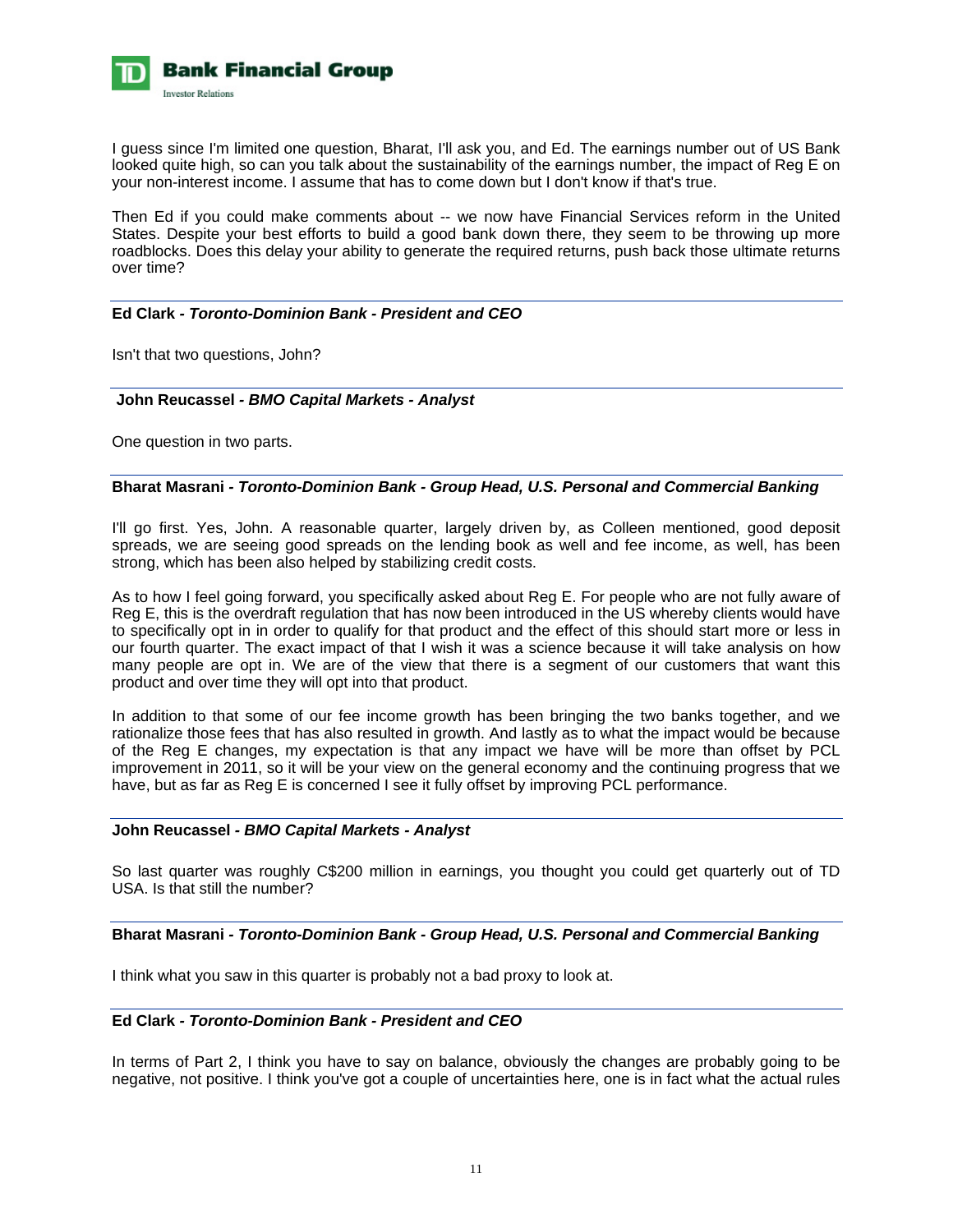

will be, so I think there's still two or three weeks to go here and US process is such that some of these rough edges get rounded off at the last moment, so I think you really kind of have to wait the month out.

Then secondly, I think the harder issue is "how does the market move to reprice things in lieu of the changes?" and so the Reg E is a perfect example. I think it's clearly forcing the transition in the way banking is charged and I would say in some sense, it will become more Canadian-like in its style of charging than historically is the case. I'm not sure that's necessarily a bad thing in the end. It's just how bumpy and painful the journey is as you go from one kind of regime to the other.

So I think when we look at it, America's Most Convenient Bank is earning us an operating return of about 18%. I think, historically, when we first went in the US, we saw 30% type returns is quite possible and in fact realized. I would say now we're probably shading that number down closer to 25% as PCLs come off, interest rates move up, we optimize the franchise, and we absorb some of these regulatory changes, but that's just to try to give you if you want to say as a guesstimate, do we think we've lost a few ROE points here? I think yes, but I think it still means we can have a good recovery in terms of the operating performance.

# **Colleen Johnston -** *Toronto-Dominion Bank - Chief Financial Officer*

Maybe just to conclude we have now officially announced we're doing an Investor Day on June 16th in New York City, and Bharat and I are very committed to showing you a bit of a road map in terms of where we are today, what the picture can look like three to five years out in terms of returns and profitability, and look at all of the proof points around whether it's franchise optimization, the normalized environment, acquisitions, organic growth and lay some of that out, so we hope you can join us for that.

# **Ed Clark** *- Toronto-Dominion Bank - President and CEO*

Yes, maybe you can actually -- they will show you how to get to 25% ROE.

# **Rudy Sankovic - Toronto-Dominion Bank - SVP, Investor Relations**

Another question in the room?

# **Ohad Lederer** *- Veritas Investment Research - Analyst*

Ohad Lederer, Veritas Investment Research.

Looking at the domestic Bank, TD Canada Trust, the HELOC product has obviously been a huge winner, C\$9 billion of average balance growth in the last four quarters, C\$18 billion in the last eight quarters' growth. Just wondering, Tim, as you talk to your front line staff, do you get a sense of feeling for what people are doing? Are they debt consolidating? Are they funding consumer spending? And are there any concerns at your end that the growth is a little faster than you'd like?

#### **Tim Hockey** *- Toronto-Dominion Bank - Group Head Canadian Banking*

If you break it down between the two parts of the lending growth on the personal and consumer side, if you talk about Real Estate Secured Lending, a lot of it is very much driven by the continued strong pace of the housing market. We see that moderating so it's less about using HELOC because many of our customers use our home equity line of credit as a mortgage substitute, a very good mortgage substitute and more flexible.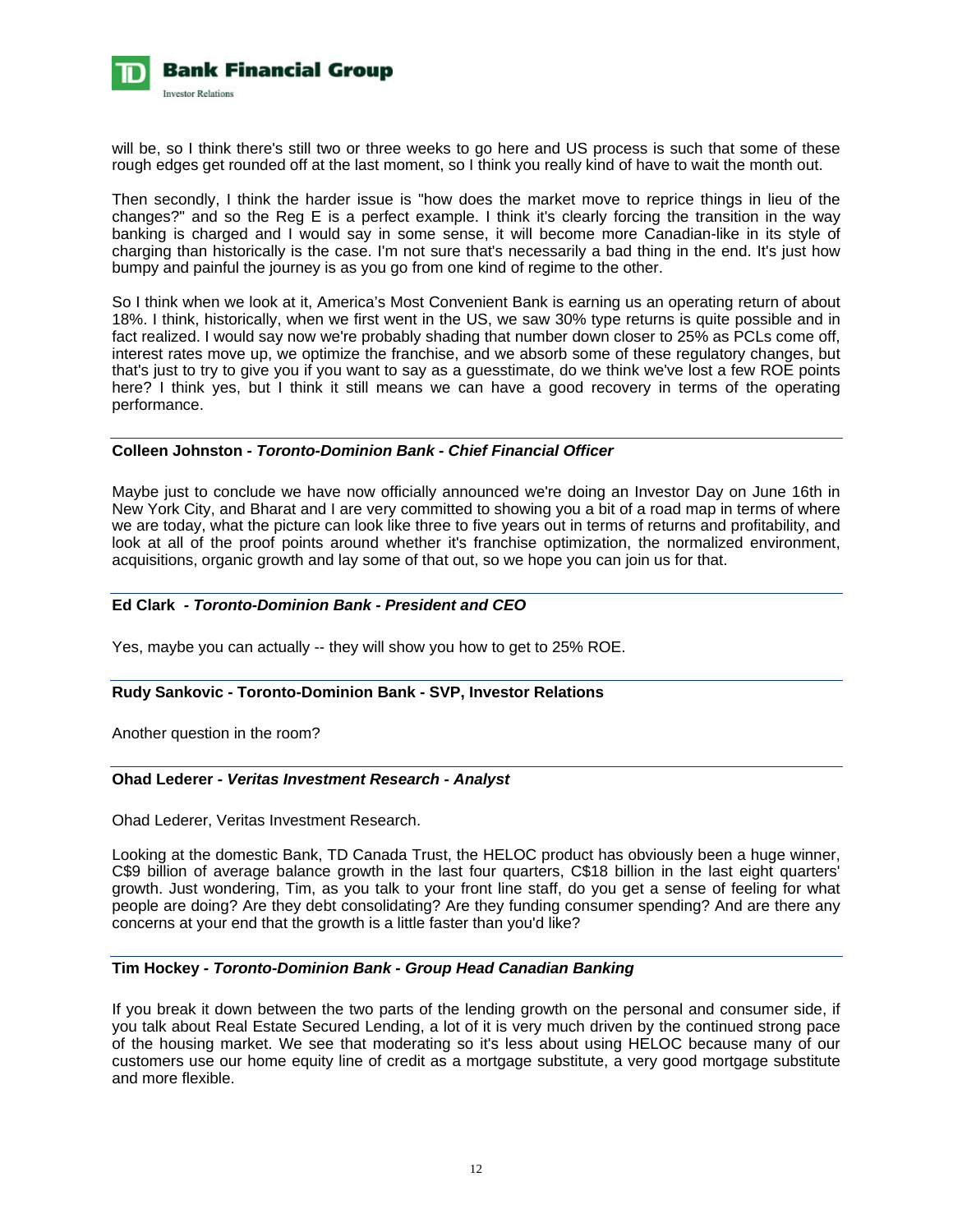

Generally our consumer lending has continued to increase, as we all know, we think the economy is getting stronger in Canada, so we're quite comfortable with that so I would say overall we're still quite comfortable with the exposure we have to the Canadian consumer; and that we're quite comfortable with how we adjudicating the credit we're granting.

# **Ohad Lederer** *- Veritas Investment Research - Analyst*

Do you think there was any pulling of drawdowns to get in advance of the April --?

#### **Tim Hockey** *- Toronto-Dominion Bank - Group Head Canadian Banking*

 We think the housing market in the second half of the year will be slower than the first half, and I think TD Economics just announced their belief there will be a little but of a pull back in housing prices in Canada. I concur; we're already seeing that slowdown in growth.

# **Rudy Sankovic -** *Toronto-Dominion Bank - SVP, Investor Relations*

Any other questions in the room before we go to the phones?

Operator, can we take calls from the phones please?

#### **Operator**

Your next question comes from Brad Smith of Stone Cap Securities. Please go ahead.

#### **Brad Smith** *- Stone Cap Securities - Analyst*

Thanks very much.

I had a couple of questions about the debt securities that are classified as loans. First of all that balance is moving quite a bit. I think it's down C\$1.3 billion, sequentially. I was just wondering if that is reflective of dispositions that you're doing.

Secondly I'm just curious at the rate at which the impairments are forming there, what is it about those securities that are so different than your other credit profile, which is stabilizing, and this is getting worse?

#### **Colleen Johnston -** *Toronto-Dominion Bank - Chief Financial Officer*

Sorry, on the debt securities, so we did sell about C\$750 million in the non-agency CMOs this quarter, so those were some low-rated securities where it definitely made economic sense for us to free up some capital. That actually freed up about 18 basis points of capital, so Brad that would be part of the decline in the debt securities on a quarter-over-quarter basis.

Just in terms of the quality, again these are, the credit issues were all I think very much foreseeable in the original portfolio; I'll turn that over to Mark.

**Mark Chauvin** *- Toronto-Dominion Bank - Chief Risk Officer*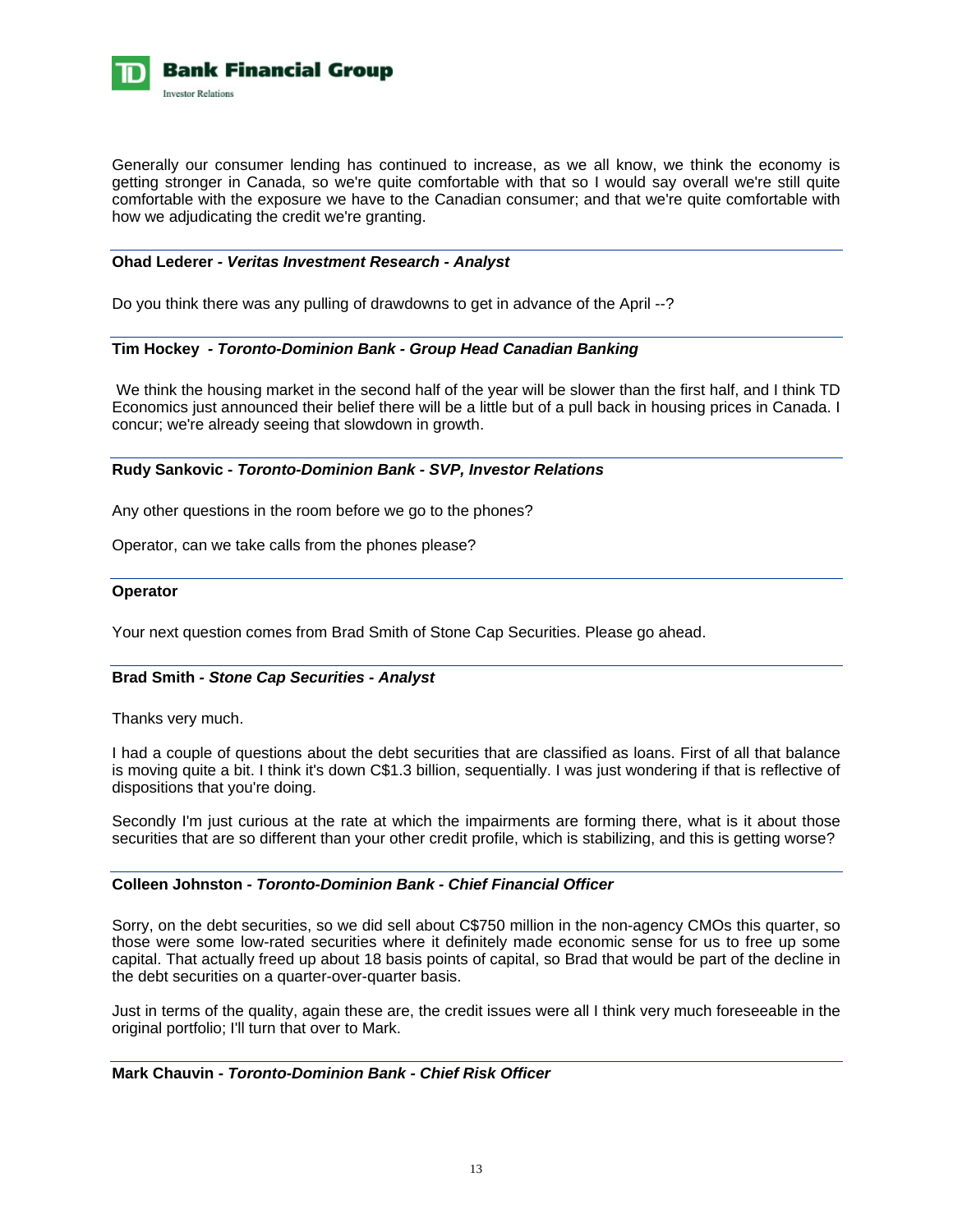

Brad, I would say that our original view of the credit, we haven't seen anything that would change that view, that it was incorrect. We anticipated a certain migration down in that portfolio as we went through to this period and really the ones that have become impaired during the past quarter were all ones that we expected to become impaired and in our view, we designated them and we provisioned for them in the general allowance.

# **Brad Smith** *- Stone Cap Securities - Analyst*

And I think Colleen you mentioned we should expect those impairments to continue to rise. I think they are sitting at 13.5% roughly of the face value of the ending balance. Where do you see it going to?

# **Colleen Johnston -** *Toronto-Dominion Bank - Chief Financial Officer*

I probably can't give you a specific prediction on that, Brad, but I think you will see an upward trend.

# **Brad Smith** *- Stone Cap Securities - Analyst*

Okay, and then I had a quick question for Ed about the operating return that you were just referring to. I think it was 18% currently. Can you just run through how you calculated that number, so I can understand it?

# **Ed Clark** *- Toronto-Dominion Bank - President and CEO*

Yes, basically, we look at operating capital and then we look at return on invested capital and the difference between the two is the goodwill and intangibles associated with the purchase.

#### **Brad Smith** *- Stone Cap Securities - Analyst*

Oh, okay so your 18% is your return, excluding your goodwill?

# **Ed Clark** *- Toronto-Dominion Bank - President and CEO*

Right, exactly. When you look at a business, I always say to Bharat you can blame me for the price you pay and I blame Bharat for the operating results, so when you run the business you want to make sure that are you actually making money on an operating basis so that's how he's held accountable.

# **Brad Smith** *- Stone Cap Securities - Analyst*

Great, but Ed if you're not making a return on your goodwill do you think it's appropriate to carry it on your balance sheet and have it reflected in your equity?

# **Ed Clark** *- Toronto-Dominion Bank - President and CEO*

Absolutely, because it depends what you view the outcome is, so I have absolutely no question we'll have a visit here in five years and you can look back and say yes, you were right. So absolutely, no question in my mind we have a winner in the United States.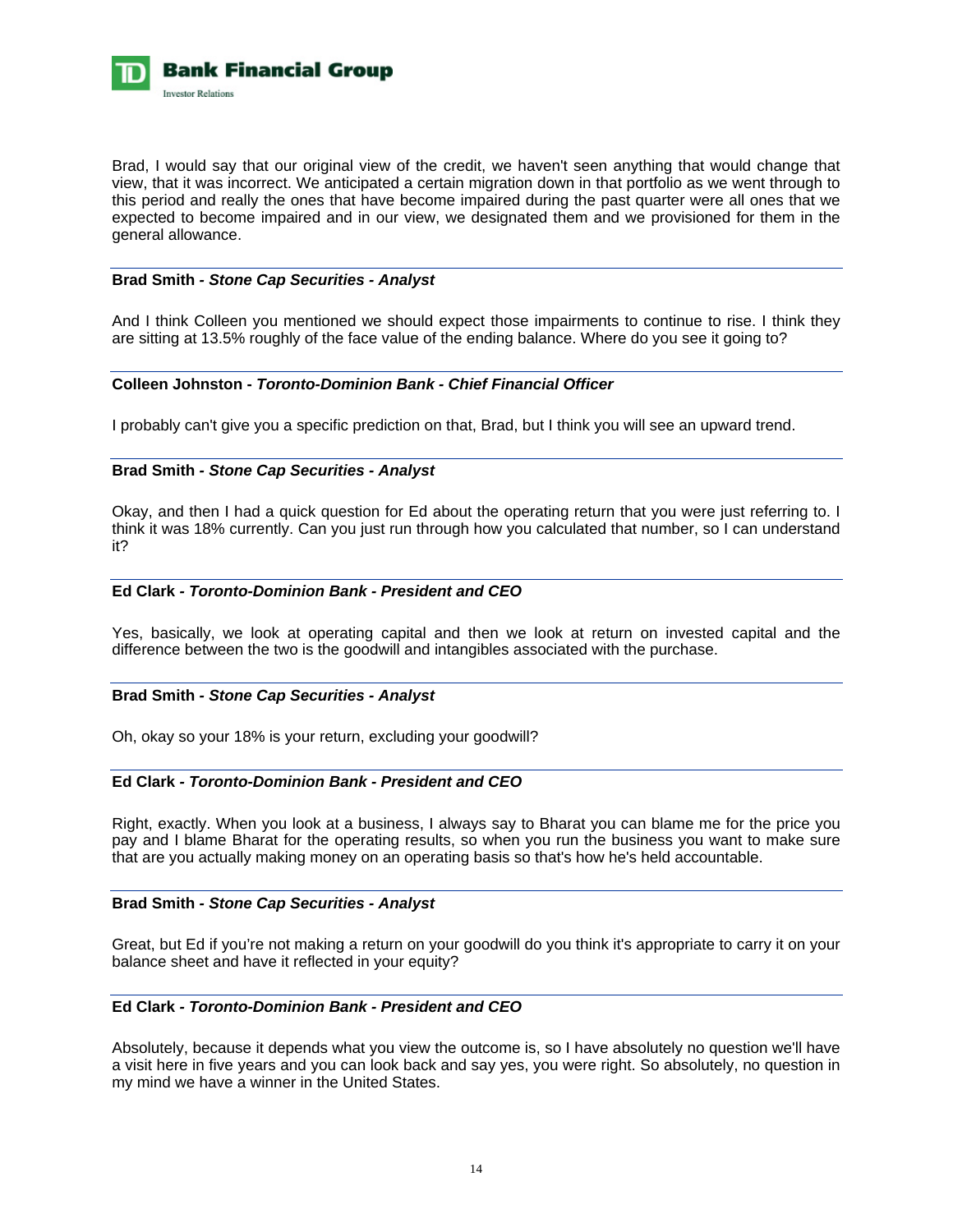

# **Brad Smith** *- Stone Cap Securities - Analyst*

And when do you review your goodwill? Is it in the third or fourth quarter?

#### **Colleen Johnston -** *Toronto-Dominion Bank - Chief Financial Officer*

Yes, we review it mid-year and we do that on an annual basis, so if there's any reason from a market or economic standpoint to review it more frequently. In the last couple of years we would have looked at that on a more frequent basis and we've got lots of head room in terms of valuation.

# **Brad Smith** *- Stone Cap Securities - Analyst*

Thank you. I'm sorry for asking more than one question.

# **Rudy Sankovic -** *Toronto-Dominion Bank - SVP, Investor Relations*

Not a problem. Thank you. Next question please.

#### **Operator**

Your next question comes from Robert Sedran of CIBC World Markets.

#### **Robert Sedran** *- CIBC World Markets - Analyst*

Hi, good afternoon. I'm not sure if this one's for Mark or Bharat. In the past couple quarters, you've suggested that US credit quality is slightly flat to down, not a huge amount of torque in 2010 at the very least and it doesn't seem like the environment is that much better at least not at the national level, so can you tell us what's changed? Is it just that you were excessively conservative in your provisioning previously or is the northeast actually recovering faster than the rest?

#### **Bharat Masrani** *- Toronto-Dominion Bank - Group Head, U.S. Personal and Commercial Banking*

Robert this is Bharat.

What we are seeing is higher level of activity, so there is more confidence, there seems to be more activity in some of the areas we were not seeing before. So when a loan goes into workout there is higher likelihood and it seems to get sorted out quicker than it used to. So I would say in the northeast, obviously, it did not suffer as much as the rest of the country. It appears to be stabilizing as well.

So it's a combination of factors and we go through an analysis every quarter, look at our portfolio, the formations that Mark went through, and we've not changed the way we look at this. The market appears to be stabilizing.

#### **Rudy Sankovic** *- Toronto-Dominion Bank - SVP, Investor Relations*

Next question, please?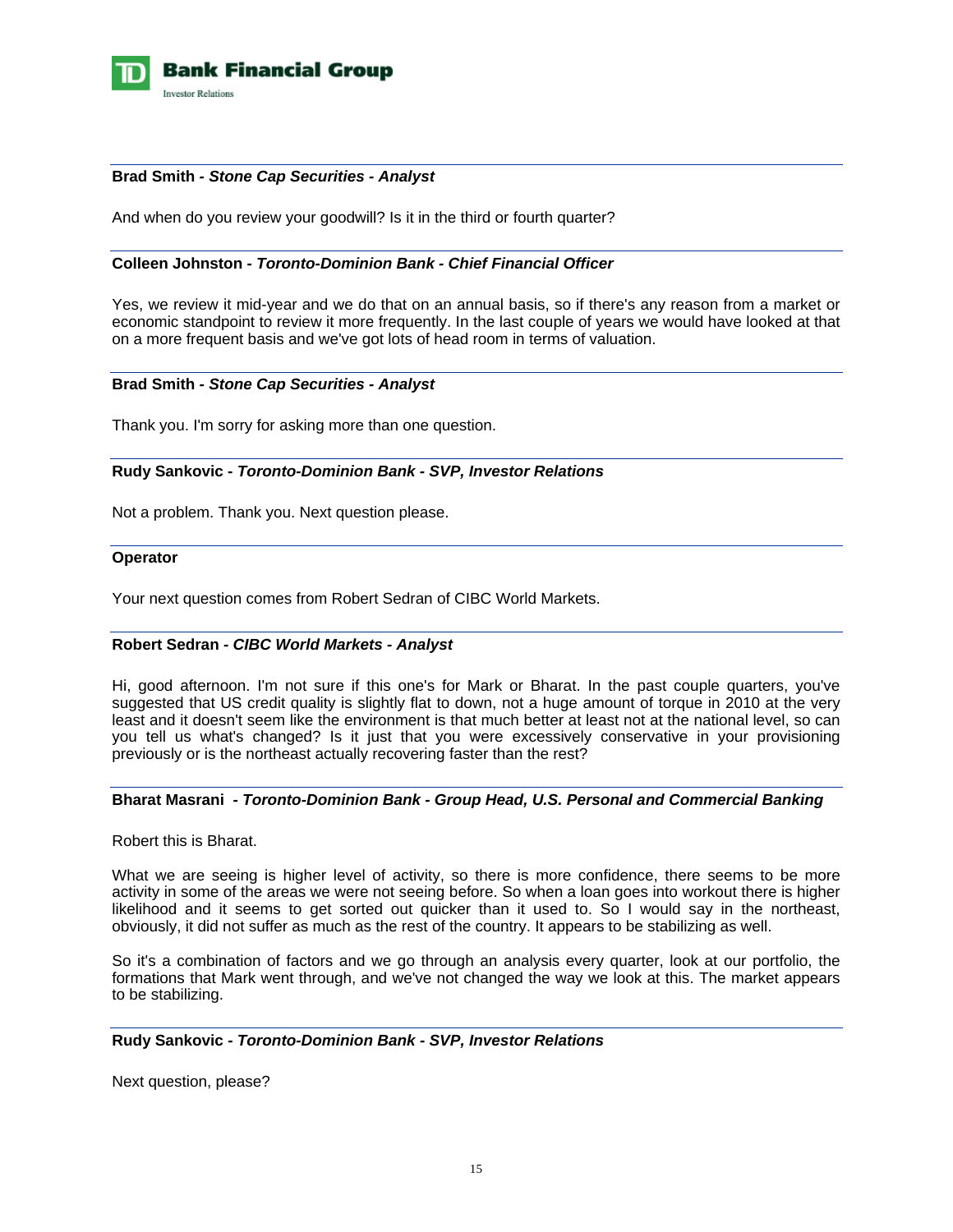

# **Operator**

Your next question comes from Andre-Phillippe Hardy of RBC Capital Markets. Please go ahead.

# **Andre-Phillippe Hardy** *- RBC Capital Markets - Analyst*

Thank you, my question is for Bob Dorrance.

Looking at page 9 of the supp pack and your revenues being, call it C\$175 million lower than the average over the last two quarters, yet your expenses are as high as they've been. In a business with so much variable comp, how does that happen?

#### **Bob Dorrance** *- Toronto-Dominion Bank - Group Head Wholesale Banking*

Well it happens in two ways, Andre. One, I think if you take the variable component of expenses, we accrue that on the basis of both our quarterly results as well as our target results, and reflects the underlying performance of the business. There can be variability between quarters. If you look at the last quarter and indeed last year, the revenues were significantly above average and we would have seen those revenues as being non-sustainable and would not have accrued variable comp to fully pay out on those revenues.

As revenues return to what we would think would be more normalized, variable comp will return to a more normalized level. So I guess in HR terms it's called the S-curve and clearly, in 2009, with revenues significantly above what we consider to be normal, we didn't pay out. As you get into 2010 and have more regular normalized revenues, the variable comp doesn't come down as much, so that would be one part of it.

The other part is on the expense line, as Colleen mentioned, we continue to invest in the infrastructure side of the business reflecting both increased governance and control initiatives, as well as building businesses for the future.

# **Andre-Phillippe Hardy** *- RBC Capital Markets - Analyst*

Is there a way you could help us understand what kind of long term efficiency ratio you're targeting? Or you just don't look at it that way, as a return on investment capital?

#### **Bob Dorrance** *- Toronto-Dominion Bank - Group Head Wholesale Banking*

Yes, I think the problem with the efficiency revenue in the business is the mix in the business swings fairly substantially and with that swing in mix comes changes in efficiency. You can see that as you compare the various banks as to how you see the mixes between the various banks and then within our bank we have quite a mix of different businesses with various pay out ratios, so it's hard to say. At the end of the day you look more at ROIC than a targeted efficiency ratio.

#### **Rudy Sankovic** *- Toronto-Dominion Bank - SVP, Investor Relations*

Next question please?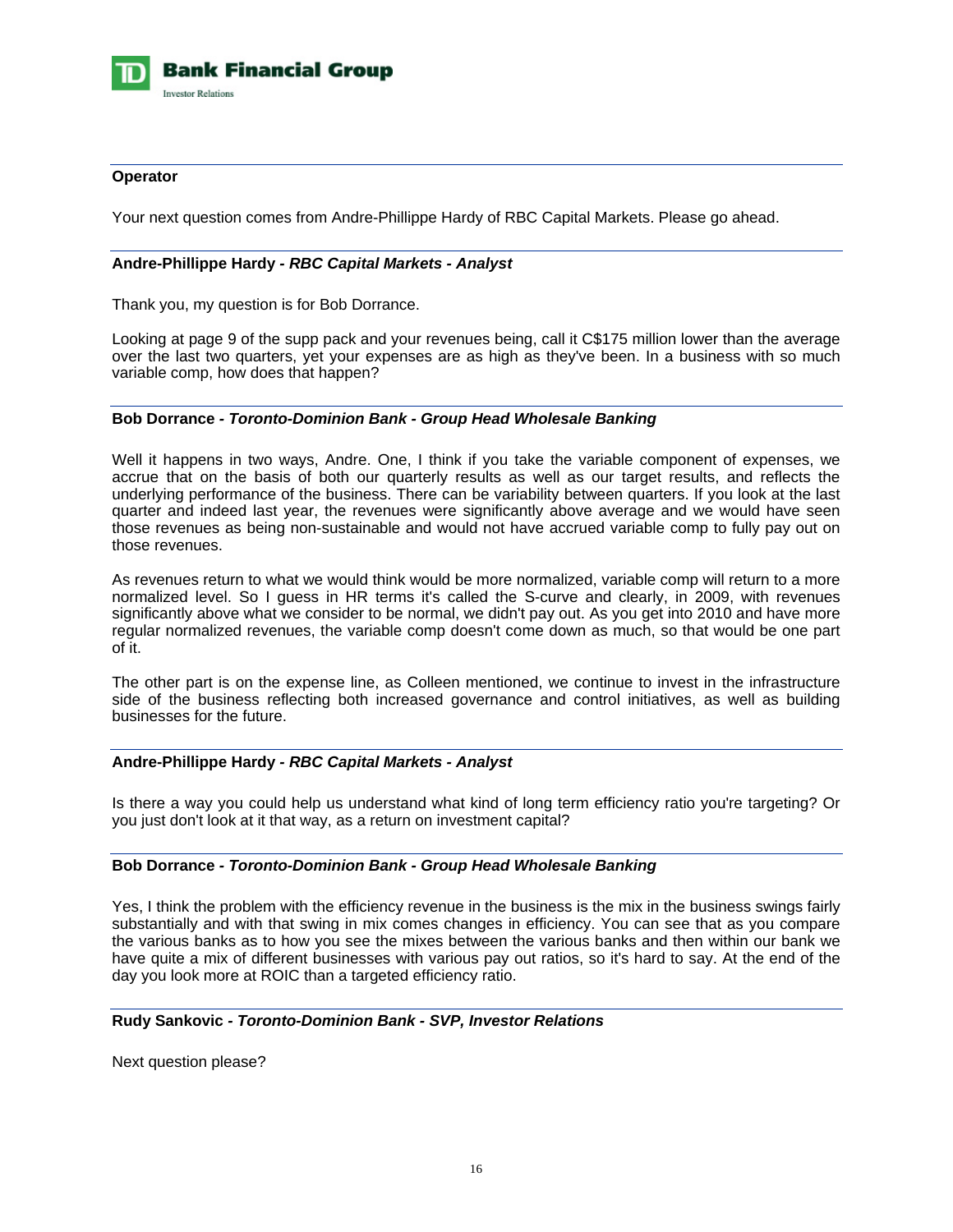

# **Operator**

Your next question comes from Cheryl Pate of Morgan Stanley. Please go ahead.

# **Cheryl Pate** *- Morgan Stanley - Analyst*

Hi, good afternoon. My question is for Bharat. Obviously, we saw good improvement in the net interest margin this quarter from a multitude of factors, including better spreads on the commercial lending. Can you just talk a little bit about the competitive environment in commercial lending and the sustainability of loan yields at these levels? Clearly, there's some good tailwinds with rates expected to rise and nonperforming loans coming down, but just wondering about the yield on the loans.

# **Bharat Masrani** *- Toronto-Dominion Bank - Group Head, U.S. Personal and Commercial Banking*

Cheryl, I'd say it's a tale of two stories there. The spreads on loans are healthier. We continue to see that, but loan growth is not as strong as we would like. I think if you look at the overall industry numbers, commercial and industrial loans are down on a national basis by quite a large percentage.

In our case, we've been able to grow our loans. We are taking share, but when the whole market goes down, obviously, that has an impact on us. So I feel that loan spreads will, in our case, will continue at the levels we are seeing, but it's loan growth that may be an issue going forward. Now, so the flip side is, if some of the confidence that is emerging in the US, some of the stabilization that we are seeing, if that continues then, obviously, that will start to have an impact on our customers who would want to grow again.

I think over the short-term, I see pressure on volumes, but I see continued strength in spreads, but over the next few quarters, hopefully the economy continues to improve and that should have more loan demand in the market.

# **Rudy Sankovic** *- Toronto-Dominion Bank - SVP, Investor Relations*

Next question please?

#### **Operator**

Your next question comes from Darko Mihelic of Cormark Securities. Please go ahead.

# **Darko Mihelic** *- Cormark Securities - Analyst*

#### Hi, good afternoon.

I think I'll be the Analyst that beats a dead horse and talk about debt securities again classified as loans. As far as I can tell, it looks like you released about C\$60 million of that general and then you took the provisioning against it, which leaves you with about C\$195 million of general allowance against that portfolio, so the question for Mark is twofold. One, is the 2% provision enough? You're obviously signaling it is enough, but what is the maturity profile of this loan portfolio? How far out can we look at this thing and think to ourselves that we've got a general of C\$195 million against something that seems to be going impaired at a relatively rapid pace? Can you just speak to, if I've got my numbers correct and the mechanics correct?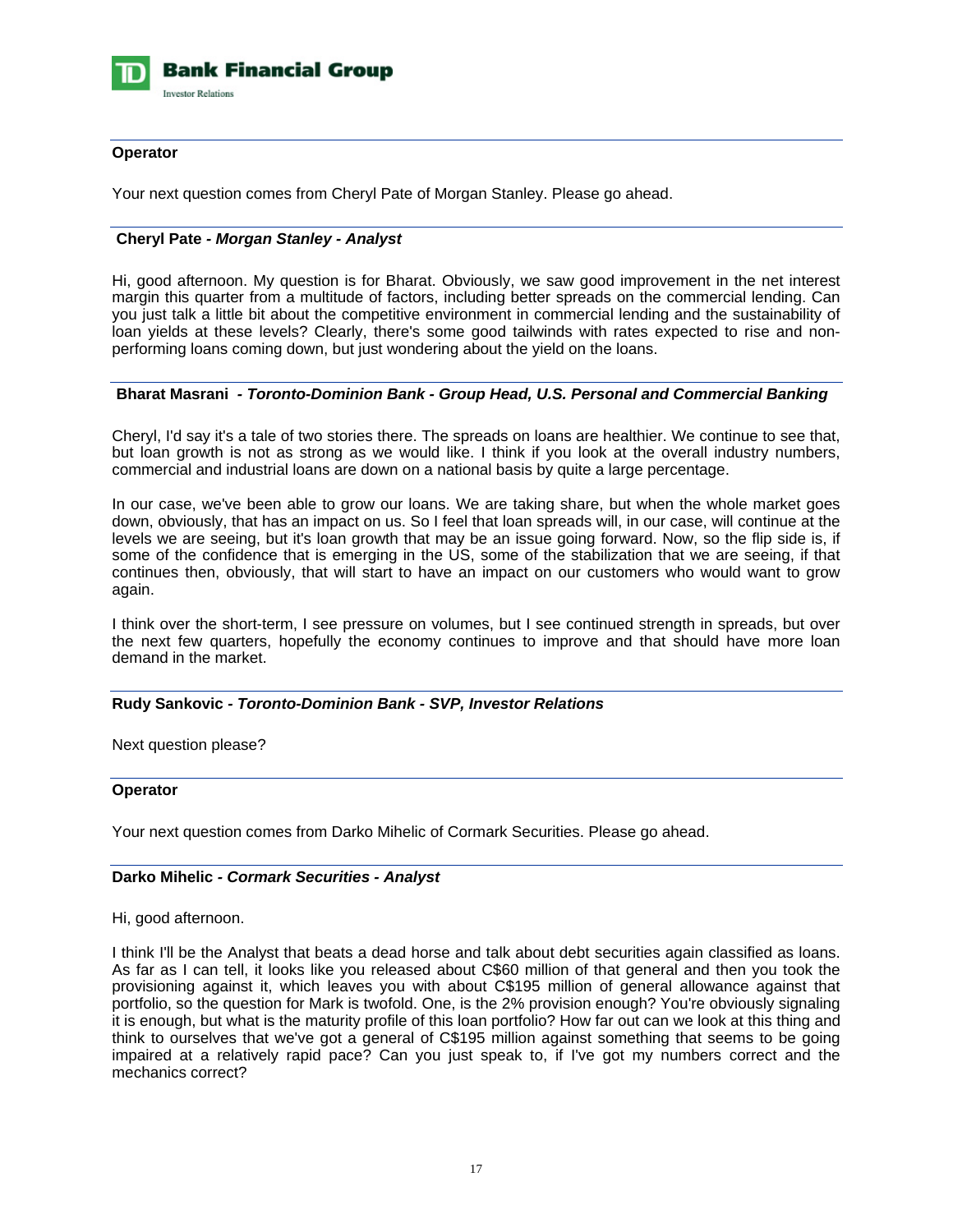

Secondly, why should I view C\$195 million provision against an C\$8.8 billion book as sufficient, given that 9% of that book is already impaired?

# **Mark Chauvin** *- Toronto-Dominion Bank - Chief Risk Officer*

Yes, so first on the provisioning side, we re-run the provisioning methodology on a quarterly basis, and so all I can say is that based on the most current view and the modeling that we use, which is proven in our view to be correct, that the remaining provision of C\$195, which is the correct number, is appropriate at this time.

In terms of the maturity profile I don't have that off the top of my head. I would guess it would be in the -- I wouldn't even venture a guess. I'd want to give you the exact number on it, so we can certainly look at that. The number really isn't C\$8 billion. I think the troubled portfolios were in the C\$6 billion range.

# **Ed Clark** *- Toronto-Dominion Bank - President and CEO*

Maybe when we have our deep dive, it's Ed here, because I think you have to start with you have a mortgage and what we have is a security so there's an equity layer against that mortgage. You really have to get a feel for these numbers you have to start with a gross mortgage number and then you have an equity tranche and then we mark these to market where we bought them, so you have our markdown and then you added a GA on top of that so you really have to to understand what's going on. It's got to go all the way back up again and we can do that with Investor Days. Take you through the arithmetic of this portfolio.

#### **Mark Chauvin** *- Toronto-Dominion Bank - Chief Risk Officer*

Absolutely, as Michael mentioned. The discount we're carrying at is part of our protection.

#### **Darko Mihelic** *- Cormark Securities - Analyst*

And I guess that would be helpful because it's not just the level of cushion you have but the fact that what's triggering all of the sudden high rate of improvement would also be interesting.

### **Colleen Johnston -** *Toronto-Dominion Bank - Chief Financial Officer*

I think another interesting data point, Darko, is if you go to our shareholders report on page 25 we continue to include the table on the fair value versus amortized cost on the debt security; and, in fact, the valuation, the data points that we have on valuation, have improved now that we would consider these to be traded in an active market. For the first time in a long time actually the fair value of the portfolio exceeds the amortized costs net of the GA by roughly about C\$150 million, so that would also suggest, you know that's also very positive data point.

Now that information is less relevant now because obviously this is being treated like a loan and it's being held at cost, but I think it's still relevant which is why we continue to include it in the shareholders report.

#### **Darko Mihelic** *- Cormark Securities - Analyst*

Okay, thank you.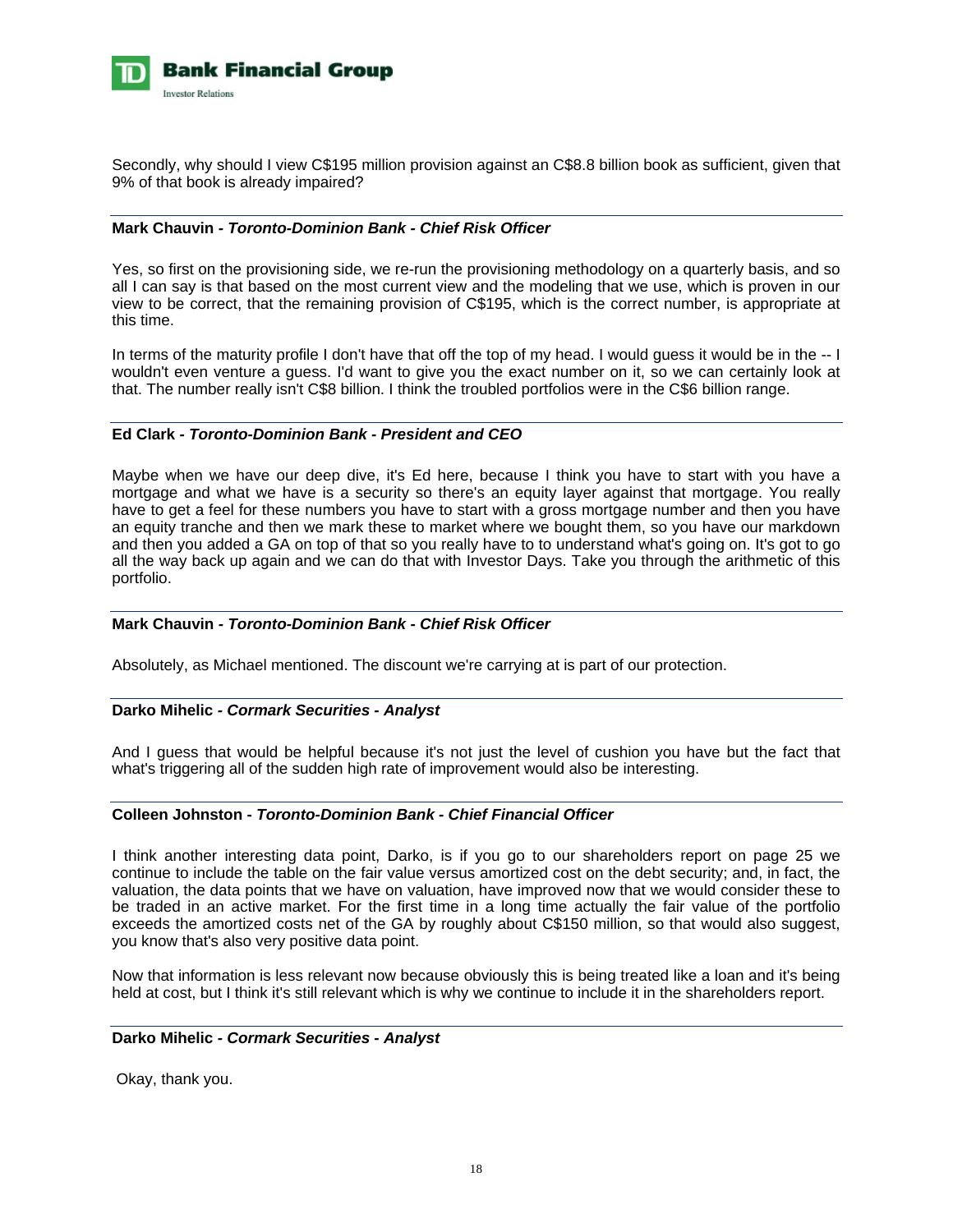

# **Rudy Sankovic -** *Toronto-Dominion Bank - SVP, Investor Relations*

Next question please?

#### **Operator**

Your next question comes from Sumit Malhotra of Macquarie Capital. Please go ahead.

#### **Sumit Malhotra** *- Macquarie Capital - Analyst*

Good afternoon. Two hopefully quick numbers questions for Colleen.

First off, on risk weighted assets, could you please tell me the RWA associated with the Florida acquisitions was?

#### **Colleen Johnston -** *Toronto-Dominion Bank - Chief Financial Officer*

That was about C\$1 billion.

#### **Sumit Malhotra** *- Macquarie Capital - Analyst*

OK. And in the corporate segment, you gave us a little bit of color on what to expect there in upcoming quarters. Specifically, for net interest income, the uptick that was referenced in US P&C banking and net interest income was basically offset in Corporate.

Just on a quarter-over-quarter basis what would drive something like a C\$40 million increase in the negative carry you have here? Is it an uptick in funding costs? Are you carrying more liquidity now with the sudden uptick in market volatility? What would drive something like that in Q2?

#### **Colleen Johnston -** *Toronto-Dominion Bank - Chief Financial Officer*

There's a variety of items, Sumit. It's probably difficult to get into all of them and all of the related methodologies. If you're talking on a quarter-over-quarter basis we did have some positive items in the first quarter so those numbers will move around.

#### **Sumit Malhotra** *- Macquarie Capital - Analyst*

So when you talk about - certainly I appreciate that you said you've doubled the size of the Bank in the last few years the losses are going to be bigger here, but is this something where specifically for NII those items I mentioned whether it's recent uptick in funding costs or liquidity, are those factors that go into it or is it just more Corporate has to partially fund the rest of the segments and it's going to be more expensive in the near term?

#### **Colleen Johnston -** *Toronto-Dominion Bank - Chief Financial Officer*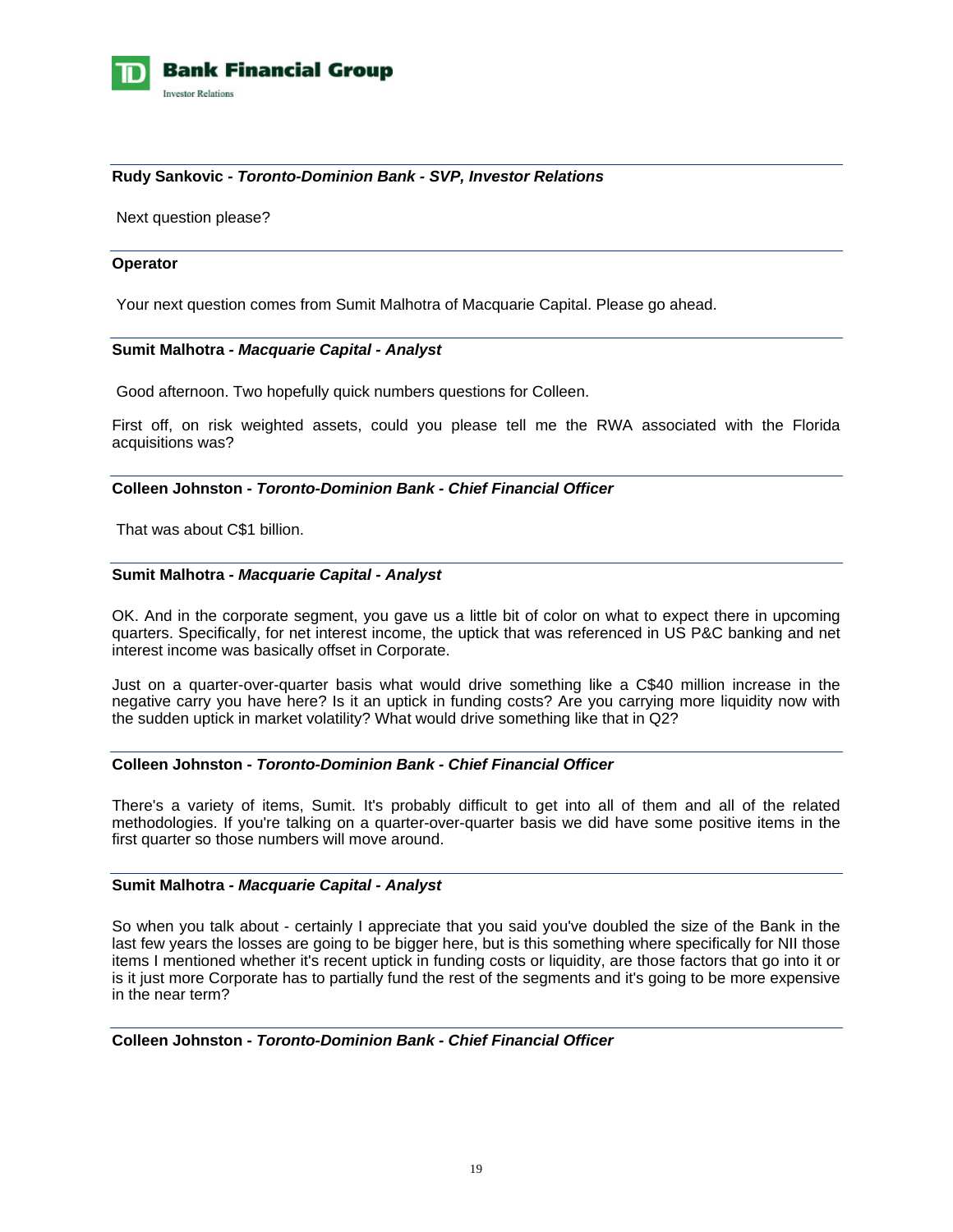

Not true to the latter point in terms of funding the segments. The low interest rate environment does have some effects on the corporate segment. An example would be earnings on excess capital which are very minor at this point in time would be a good example of the low rate environment and again, there are various liquidity related items that have a bit of a long tail and that will to you in the corporate segment for a couple of years.

# **Rudy Sankovic** *- Toronto-Dominion Bank - SVP, Investor Relations*

Next question please?

#### **Operator**

Your next question comes from Mario Mendonca of Canaccord. Please go ahead.

# **Mario Mendonca** *- Canaccord Genuity - Analyst*

First I want to close a loop on the question Sumit just asked and then ask a question about capital. Colleen, was your answer to the question that it was not the latter, were you specifically saying the increase in the losses in Corporate to C\$150, or C\$100 to C\$150, does not reflect any allocation of segment expenses into corporate or maybe a lower allocation, actually that's the nature of the question.

# **Colleen Johnston -** *Toronto-Dominion Bank - Chief Financial Officer*

What I was trying to say in that answer is I would not want to infer that in any way there's been any tradeoff between what's in corporate segment and what's in the operating segments is that those methodologies have remained very constant over the years as I mentioned in my formal remarks, so there isn't anything specific that's moved between. It's just there is variability in the corporate segment and there are some valuation and accounting items that land there as well and that can create some variability.

#### **Mario Mendonca** *- Canaccord Genuity - Analyst*

Including the US business, nothing there?

# **Colleen Johnston -** *Toronto-Dominion Bank - Chief Financial Officer*

No. Nothing.

# **Mario Mendonca** *- Canaccord Genuity - Analyst*

Then the question on capital. While I can appreciate that the Bank's capital ratio is strong and particularly strong relative to international peers, relative to your Canadian peers, it is looking light. Does that enter your thinking at all when you are thinking about -- this is a question for Ed. Does that enter your thinking at all for the bank?

# **Ed Clark** *- Toronto-Dominion Bank - President and CEO*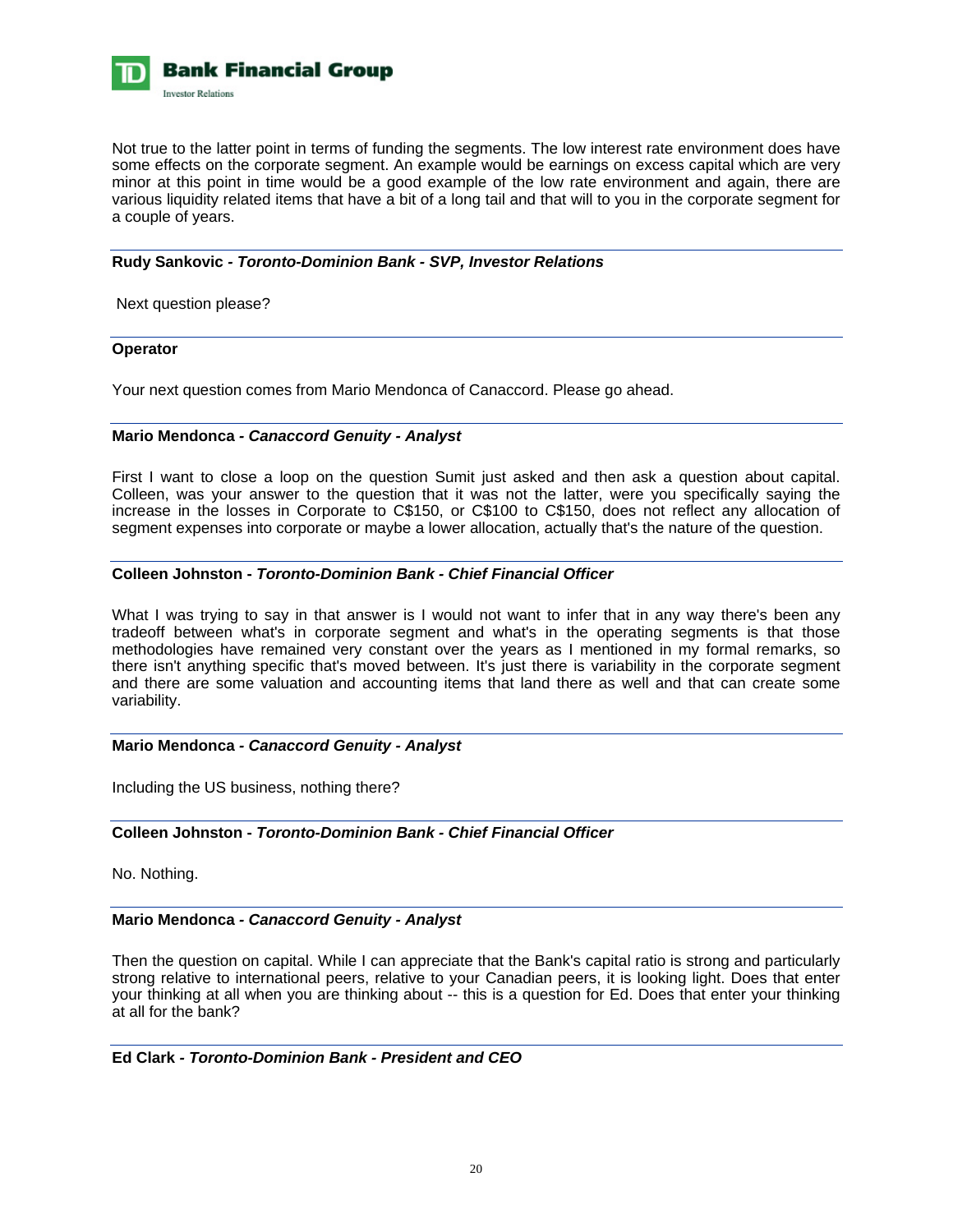

Frankly, no. I think the mistake a lot of business leaders do is spend too much time watching what their competitors do and think; we've always had a view of we know exactly what our strategy is and so it is somehow reached the absurdity that 12% Tier 1 now is regarded as inadequate. So we're comfortable that we're a extremely well capitalized Bank. My hat is off to other colleagues in Canada that are getting wonderful capital ratios and God speed to them.

# **Mario Mendonca** *- Canaccord Genuity - Analyst*

Do you view your capital ratio as 12% or do you see it more as 11% or 11.5% pro forma?

# **Ed Clark** *- Toronto-Dominion Bank - President and CEO*

Well, it's 12% now. I think it will come down; obviously, we've indicated it will come down, so I'm not sure if it will come down as you go through the quarter and we earn money and do other things, it will come down all the way to 11.5% but it's somewhere between 11.5% and 12% is what I think you could think of.

**Rudy Sankovic -** *Toronto-Dominion Bank - SVP, Investor Relations* 

Next question please?

#### **Operator**

Your next question comes from Peter Routledge of National Bank Financial. Please go ahead.

#### **Peter Routledge** *- National Bank Financial - Analyst*

Hi, greetings. My question is for Ed.

In the last cycle, TD took or was generating capital internally at a pretty good clip and takes that excess capital and builds the thousand-branch network in the US, which is pretty substantial in and of itself. Looking forward, as the recovery takes route, TD is likely going to be in a similar situation where you're generating a lot of internal capital at pretty high capital ratios going into the cycle. So Ed, will TD return a materially higher proportion of this surplus to shareholders in the form of buybacks or dividend raises this cycle than in the last cycle, and by implication I'm asking if TD will moderate its acquisition activity in favor of distributing more earnings to shareholders?

#### **Ed Clark** *- Toronto-Dominion Bank - President and CEO*

That's a good question. I don't think there's a snappy answer to that. I think we certainly don't feel under pressure to do acquisitions, if that's maybe one way of answering this.

I think we were always convinced when we went in the United States that there was a window of opportunity here and that if you didn't take that window of opportunity you would find yourself having actually implicitly made a decision not to go in the United States or to go in an extremely large size. As you recall, we went in; we only bought 51% of BankNorth, and then we privatized BankNorth and a couple of small acquisitions and then we did Commerce, and now we've done this assisted deal, and then we are hoping to do a South Financial deal.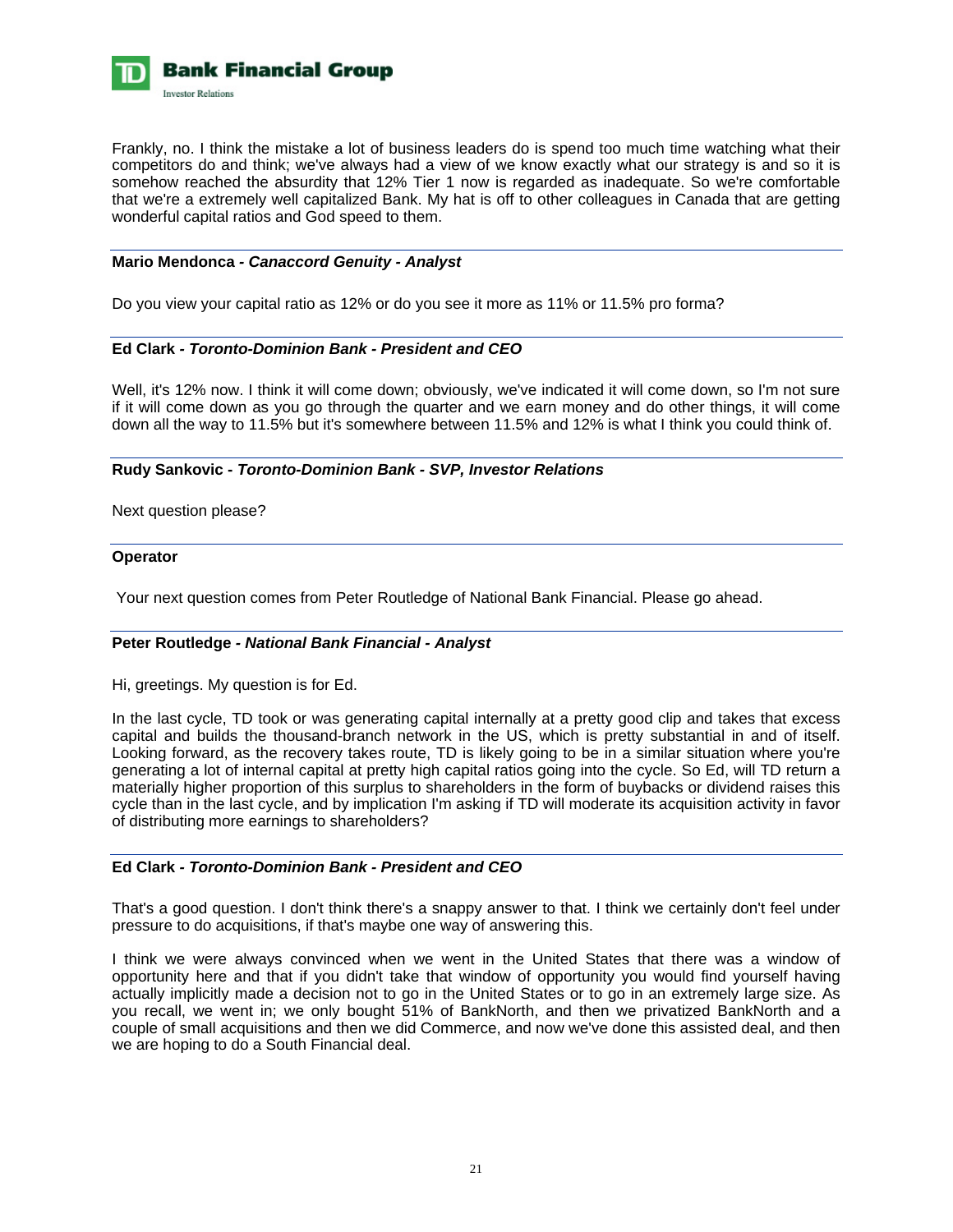

We tend to be cautious here on making sure that we can digest and manage that which we do, but cumulatively we think we've got ourselves in a position where we're not strategically challenged in the US, which is where we set out to get. Now the question is can we make money, good money, for the shareholders making acquisitions and if the answer was "yes", then we would probably do it, but we don't yearn to do acquisitions. I think the thing that's different about our model is we have a remarkable organic growth model, so I think it's certainly possible that we will return more capital.

Obviously, hanging over all of that is where the capital rules will be, and as I said in my comments, and I'm not being trivial, I think no one really knows where those will be and I think no one really knows when we'll know what those will be. I'd like -- I don't like the uncertainty, myself, and I can appreciate that the market doesn't like it but I think we just have to relax here and know that it's going to take a number of months at the minimum to work itself out before we'll know the answer to that question.

# **Operator**

There are no further questions at this time. Please continue.

# **Rudy Sankovic -** *Toronto-Dominion Bank - SVP, Investor Relations*

Well, thanks everyone for your questions, so I'll turn it back to Ed for final comments.

# **Ed Clark** *- Toronto-Dominion Bank - President and CEO*

Yes, well, obviously I think the core story of this is that clearly our PCL rates in Canada have started to come down. With our growth that means at a minimum I think you'll see stabilizing PCLs and a pretty good credit environment.

I think clearly we have been surprised by the speed of the improvement in the United States. I think that has turned in to be better than we originally anticipated. I think we are very, very pleased at how our Personal & Commercial banks on both sides of the border are performing extremely well. They are solid engines of growth.

What -- we've obviously had a decline quarter-over-quarter in the Wholesale business, but we've been saying for some time that that was coming and it now seems to have finally come. And I think we're probably at the upper end of those earnings, the range that we see. We still see this as a good solid 20% ROE business and we're very pleased in the sense that we have a franchise business there and it is already moved to where we think other banks are going.

So all in all when we look forward, I think, as I said, net balance, we're more optimistic about the economy on both sides of the border. We recognize the fragility of the economy. I was saying to someone the other day, I think when everyone says this recovery will be fragile, when we see things in Europe we say, "Ah, so this is what fragility actually means – a fragile recovery means." And that's what we're going through, but I don't think we should over react to that. I think we turned a corner here and I think TD will emerge with obviously tremendous momentum on our side.

Thank you for your time.

# **Rudy Sankovic** *- Toronto-Dominion Bank - SVP, Investor Relations*

Great. Thanks, Ed. And that concludes our meeting for today. If you do have any further questions, our IR team would be happy to answer them. Thank you very much for your time today and good afternoon.